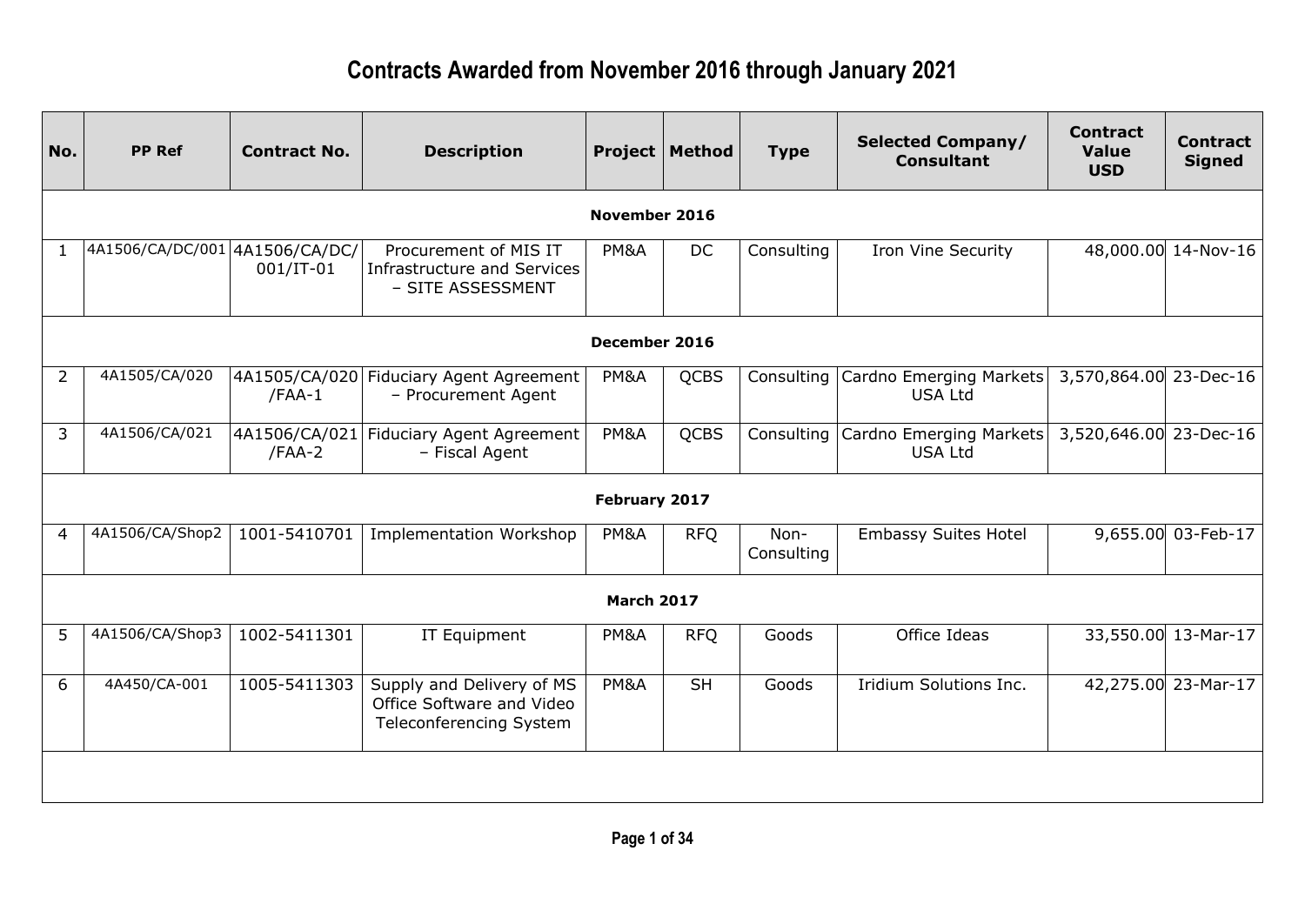| No. | <b>PP Ref</b>                  | <b>Contract No.</b> | <b>Description</b>                                                                                                                                                          |                   | <b>Project   Method</b> | <b>Type</b> | <b>Selected Company/</b><br><b>Consultant</b> | <b>Contract</b><br><b>Value</b><br><b>USD</b> | <b>Contract</b><br><b>Signed</b> |
|-----|--------------------------------|---------------------|-----------------------------------------------------------------------------------------------------------------------------------------------------------------------------|-------------------|-------------------------|-------------|-----------------------------------------------|-----------------------------------------------|----------------------------------|
|     |                                |                     |                                                                                                                                                                             | <b>April 2017</b> |                         |             |                                               |                                               |                                  |
|     | 4A1506/CA/SH/001-1003-5411901- | A                   | Supply, Delivery &<br>Installation of Cabling,<br>Telephone System, Racks<br>Distribution System, &<br>Power & Cooling for the<br>Server Room for MCA-<br>Liberia Lot 1     | PM&A              | <b>SH</b>               | Goods       | Network Technology (Net-<br>Tech) Inc.        |                                               | 21,128.50 03-Apr-17              |
| 8   | 4A1506/CA/SH/001-1003-5411901- | B                   | Supply, Delivery &<br>Installation of Cabling,<br>Telephone System, Racks<br>Distribution System, &<br>Power & Cooling for the<br>Server Room for MCA-<br>Liberia Lots 2 &3 | PM&A              | <b>SH</b>               | Goods       | Iridium Solutions Inc.                        | 17,650.00                                     | $03$ -Apr-17                     |
| 9   | 4A1507/EP/002                  | 1006-5140103-<br>A  | Recruitment Panelists for<br><b>LEC MSC Bids Evaluation</b>                                                                                                                 | EP                | IC                      | Consulting  | A. John Rezaiyan                              |                                               | 49,975.00 22-Apr-17              |
| 10  | 4A1507/EP/002                  | 1006-5140103-<br>B  | Recruitment Panelists for<br><b>LEC MSC Bids Evaluation</b>                                                                                                                 | EP                | IC                      | Consulting  | Richard P. Smith                              | 39,026.00                                     | 22-Apr-17                        |
| 11  | 4A470/CA/003                   | 1007-5411001        | Vehicles for MCA Liberia Use                                                                                                                                                | PM&A              | <b>SH</b>               | Goods       | CICA Motors Liberia Inc                       | 224,552.90                                    | 25-Apr-17                        |
| 12  | 4A1506/CA/DC/001               |                     | Procurement of MIS IT<br>Infrastructure and Services<br>$-$ OPTIONS 1 & 2                                                                                                   | PM&A              | <b>DC</b>               | Consulting  | <b>Iron Vine Security</b>                     | 433,130.26 27-Apr-17                          |                                  |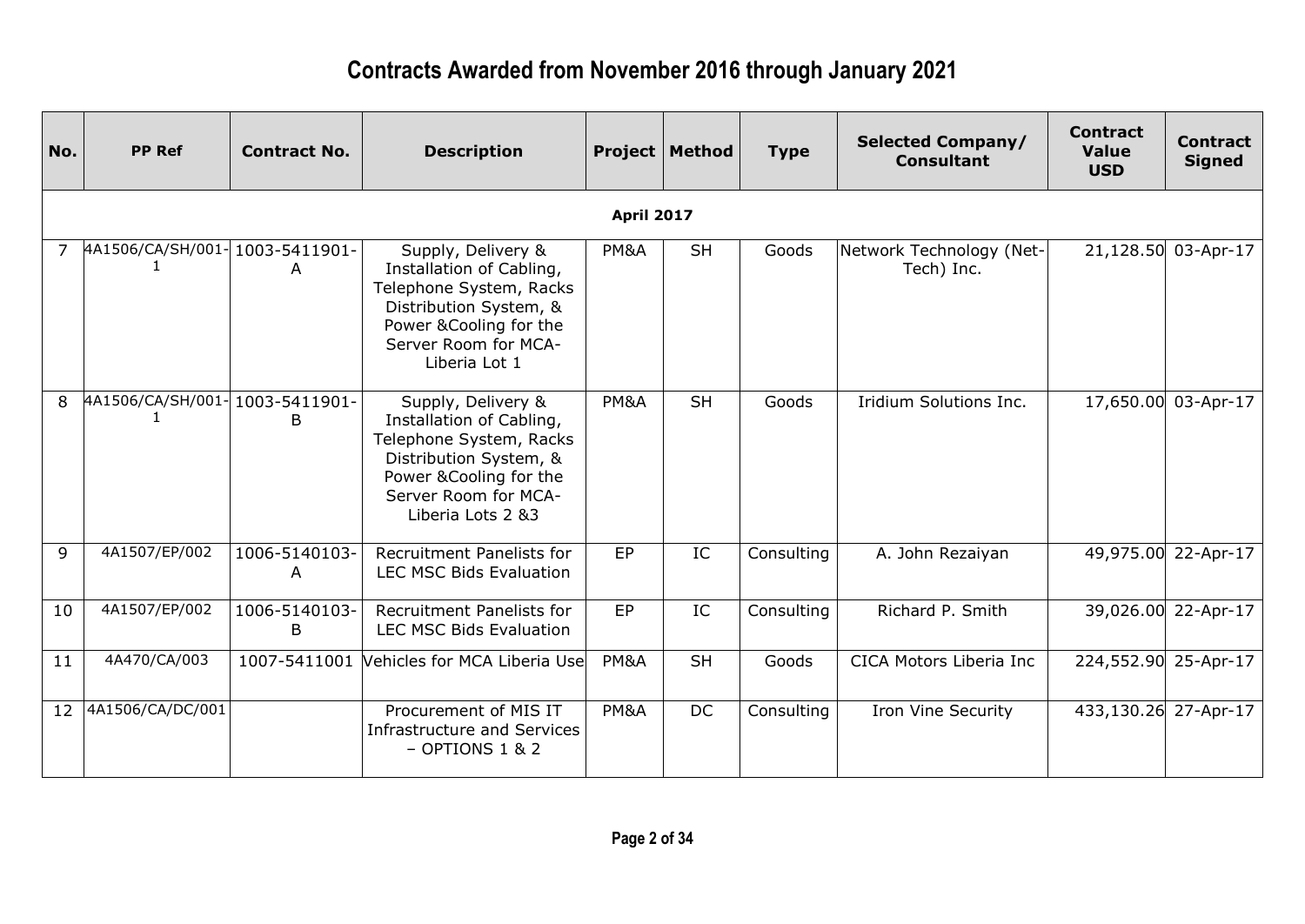| No. | <b>PP Ref</b>       | <b>Contract No.</b> | <b>Description</b>                                                                                                                                                                                                                                                                                                                  |                  | <b>Project   Method</b> | <b>Type</b> | <b>Selected Company/</b><br><b>Consultant</b> | <b>Contract</b><br><b>Value</b><br><b>USD</b> | <b>Contract</b><br><b>Signed</b> |
|-----|---------------------|---------------------|-------------------------------------------------------------------------------------------------------------------------------------------------------------------------------------------------------------------------------------------------------------------------------------------------------------------------------------|------------------|-------------------------|-------------|-----------------------------------------------|-----------------------------------------------|----------------------------------|
|     |                     |                     |                                                                                                                                                                                                                                                                                                                                     | <b>May 2017</b>  |                         |             |                                               |                                               |                                  |
| 13  | 4A450/CA/001        | 1008-5411902        | Supply and Delivery of IT-<br>Equipment for MCA-Liberia<br>(Laptops/Desktops with<br>fully installed updated<br>software and peripherals<br>including maintenance cost<br>- HP EliteBook 840G3, HP<br>ProDesk 400G1, Surge<br>Protector, Computer<br>Cleaning Kit, Electronic<br>Blower & Wireless color<br>laser jet pro MFP M277) | PM&A             | <b>SH</b>               | Goods       | <b>Beever Communications</b><br>Inc.          |                                               | 19,118.81 11-May-17              |
|     | 14 4A1506/CA-SH/001 | 1012-5411904        | Supply and Delivery of APC<br>Smart-UPS VT rack<br>mounted 40kVA 400V w/4<br>batt mod. Exp. To 5, w/PDU<br>& startup                                                                                                                                                                                                                | PM&A             | <b>SH</b>               | Goods       | <b>Beever Communications</b><br>Inc.          |                                               | 36,485.00 24-May-17              |
|     |                     |                     |                                                                                                                                                                                                                                                                                                                                     | <b>June 2017</b> |                         |             |                                               |                                               |                                  |
| 15  | 4A450/CA/001        | 1013-5411905        | Supply and Delivery of<br>Printer-HP color LaserJet<br>pro M476 with optimal 250-<br>sheet tray, cartridges<br>(Canon Imagerunner C-EXV<br>(2202N) Printer and HP<br>M476 printer and My cloud<br>storage device wd 8tb                                                                                                             | PM&A             | <b>SH</b>               | Goods       | <b>Beever Communications</b><br>Inc.          |                                               | 1,818.00 15-Jun-17               |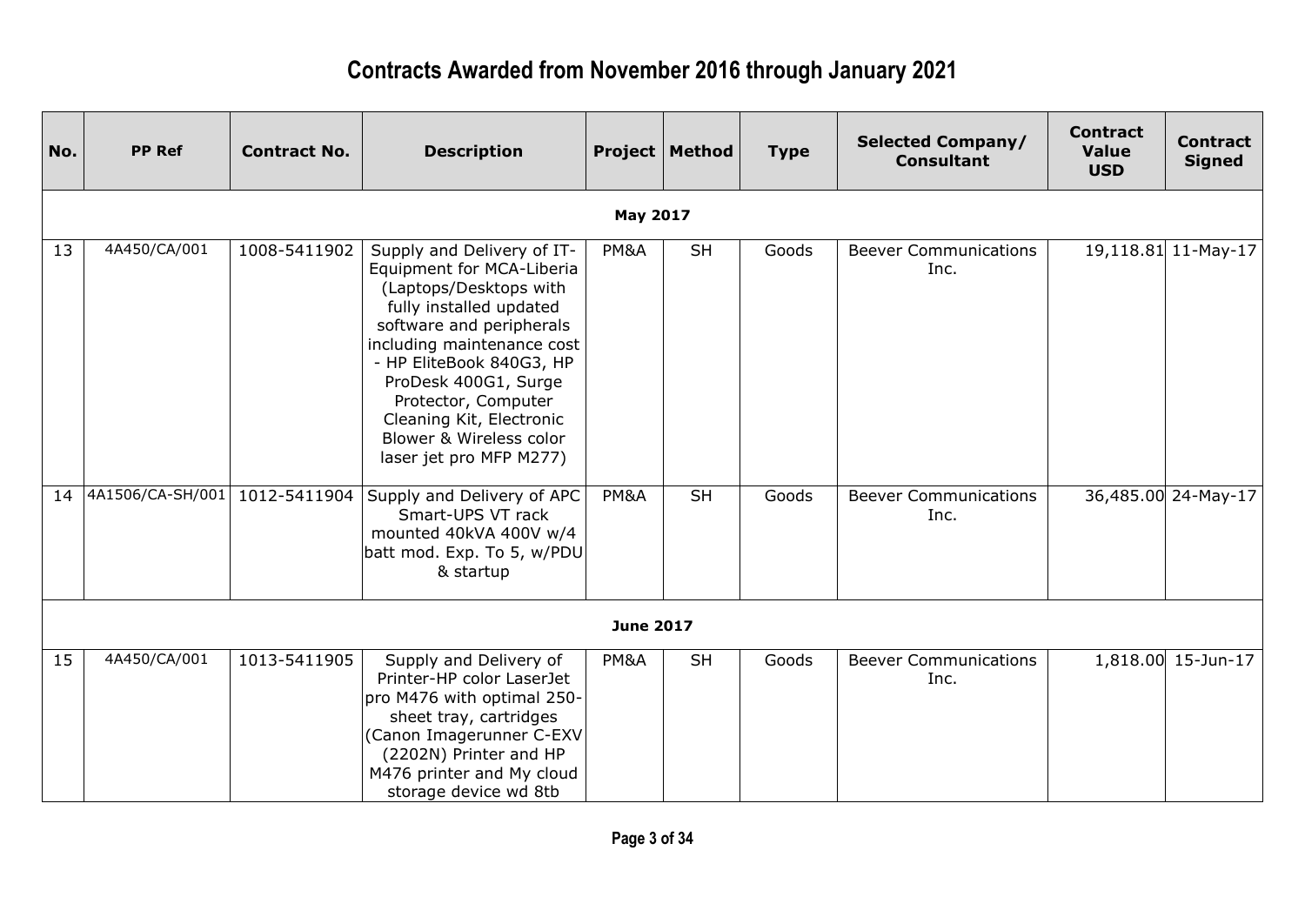| No. | <b>PP Ref</b>    | <b>Contract No.</b> | <b>Description</b>                                                                                                                              |                | <b>Project   Method</b> | <b>Type</b> | <b>Selected Company/</b><br><b>Consultant</b> | <b>Contract</b><br><b>Value</b><br><b>USD</b> | <b>Contract</b><br><b>Signed</b> |  |  |  |
|-----|------------------|---------------------|-------------------------------------------------------------------------------------------------------------------------------------------------|----------------|-------------------------|-------------|-----------------------------------------------|-----------------------------------------------|----------------------------------|--|--|--|
|     |                  |                     |                                                                                                                                                 |                |                         |             |                                               |                                               |                                  |  |  |  |
|     | <b>July 2017</b> |                     |                                                                                                                                                 |                |                         |             |                                               |                                               |                                  |  |  |  |
| 16  | 4A1506/EP/001    | 1004-5140102        | <b>Contract Monitoring</b><br>Consultant (CMC) for<br><b>Management Services</b><br>Contract (MSC) for Liberia<br>Electricity Corporation (LEC) | EP             | <b>QCBS</b>             | Consulting  | <b>AZOROM Ltd</b>                             | 1,675,955.00                                  | $6$ -Jul-17                      |  |  |  |
|     |                  |                     |                                                                                                                                                 | August 2017    |                         |             |                                               |                                               |                                  |  |  |  |
| 17  | 4A1506/CA/DC/002 | 1016-5412001        | SAP MIS and Related<br>Services                                                                                                                 | PM&A           | <b>DC</b>               | Consulting  | <b>SITA CORP</b>                              | 1,038,472.16                                  | $2 - Aug-17$                     |  |  |  |
|     |                  |                     |                                                                                                                                                 | September 2017 |                         |             |                                               |                                               |                                  |  |  |  |
| 18  | 4A450/CA/001     | 1021-5411907        | Supply of IT Equipment<br>(various)                                                                                                             | PM&A           | <b>SH</b>               | Goods       | Office Ideas                                  |                                               | 4,594.00 30-Sept-17              |  |  |  |
|     |                  |                     |                                                                                                                                                 | October 2017   |                         |             |                                               |                                               |                                  |  |  |  |
| 19  | 4A450/CA/001     | 1026-5411912        | WebEx Premium (up to 200<br>participants per host - with<br>yearly subscription)                                                                | PM&A           | <b>SH</b>               | Goods       | Cisco WebEx LLC                               | 2,001.00                                      | 9-Oct-17                         |  |  |  |
| 20  | 4A450/CA/001     | 1022-5411908        | Supply and Delivery of<br>Printer and Cartridges for<br>MCA-Liberia                                                                             | PM&A           | <b>SH</b>               | Goods       | Lion Stationery Store                         | 13,650.00                                     | 12-Oct-17                        |  |  |  |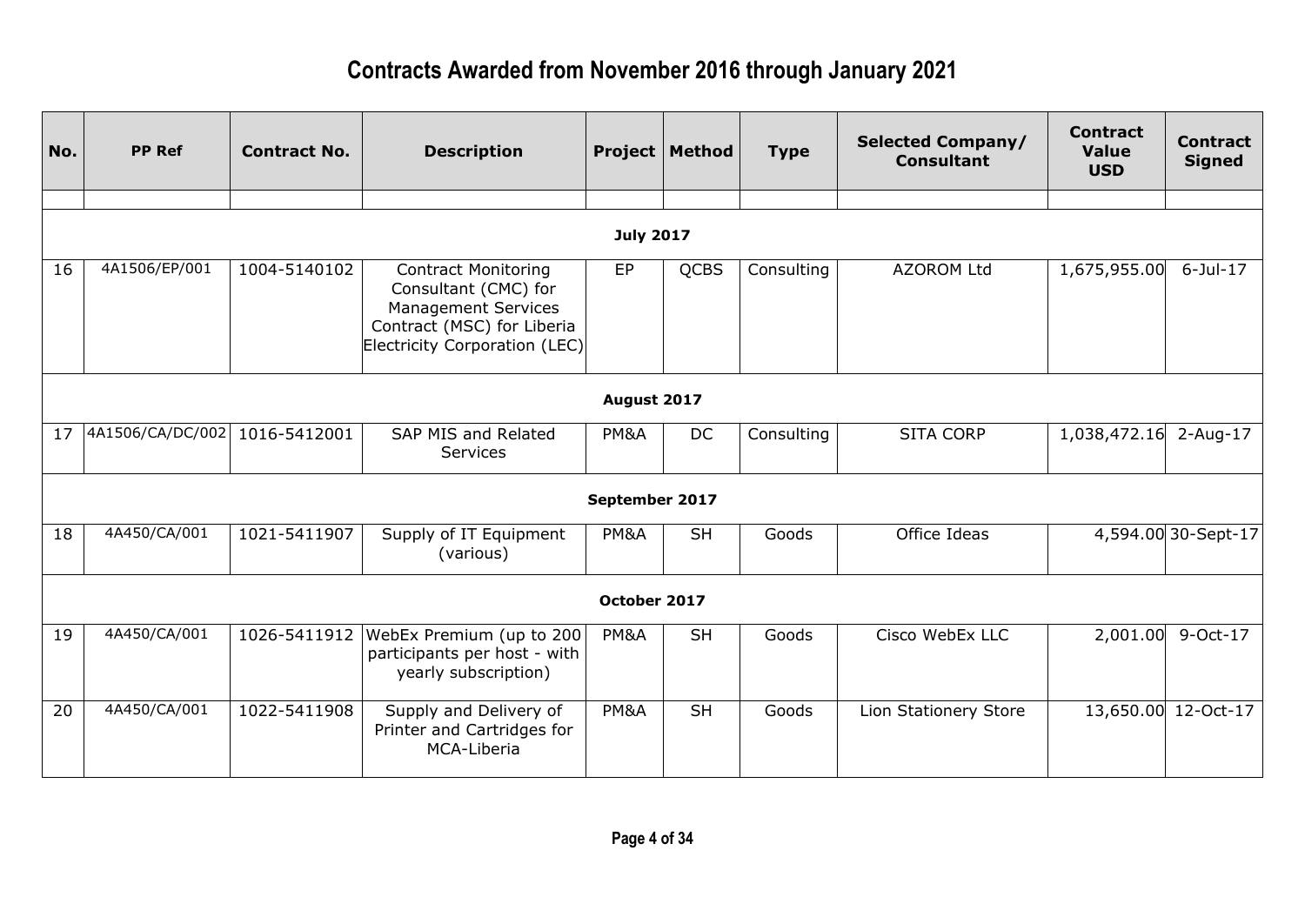| No. | <b>PP Ref</b> | <b>Contract No.</b> | <b>Description</b>                                                                                                                                     |                      | <b>Project   Method</b>  | <b>Type</b>        | <b>Selected Company/</b><br><b>Consultant</b>                          | <b>Contract</b><br><b>Value</b><br><b>USD</b> | <b>Contract</b><br><b>Signed</b> |
|-----|---------------|---------------------|--------------------------------------------------------------------------------------------------------------------------------------------------------|----------------------|--------------------------|--------------------|------------------------------------------------------------------------|-----------------------------------------------|----------------------------------|
| 21  | 4A450/CA/001  | 1025-5411911        | Supply and Delivery of<br>Autodesk AutoCAD 2018<br>Commercial New Single-<br>User ELD Annual<br>Subscription with Advanced<br>Support (1 User License) | PM&A                 | <b>SH</b>                | Goods              | <b>Ideate Technologies</b><br>Limited                                  |                                               | 1,140.00 19-Oct-17               |
|     |               |                     |                                                                                                                                                        | <b>November 2017</b> |                          |                    |                                                                        |                                               |                                  |
| 22  | 4A1506/EP/002 | 1030-5140101        | <b>Management Service</b><br>Contract (MSC) for Liberia<br>Electricity Corporation (LEC)                                                               | EP                   | <b>QCBS</b>              | Consultancy        | <b>ESBI Engineering &amp;</b><br><b>Facility Management</b><br>Limited | 14,340,789.00                                 | 08-Nov-17                        |
|     |               |                     |                                                                                                                                                        | December 2017        |                          |                    |                                                                        |                                               |                                  |
| 23  | 4A1508/CA/004 | 1032-5410702        | <b>MCAL Strategic Planning</b><br>Session                                                                                                              | <b>PM</b>            | <b>SH</b>                | Non-<br>Consulting | The Farmington Hotel                                                   |                                               | 8,896.50 05-Dec-17               |
| 24  | 4A450/CA/001  | 1023-5411909        | Online - Adobe acrobat pro<br>DC/Skype along with simple<br>license management and<br>easy deployment for team                                         | PM                   | $\overline{\mathsf{SH}}$ | Goods              | <b>Beever Communications</b><br>Inc.                                   |                                               | 3,885.00 11-Dec-17               |
| 25  | 4A1508/CA/003 |                     | 1020-5411402E TEP - Bid Challenge System<br><b>Independent Review Panel</b><br>Member                                                                  | <b>PM</b>            | IC                       | Consultancy        | Jane Akinyi Oduor                                                      |                                               | 15-Dec-17                        |
| 26  | 4A1508/CA/003 |                     | 1020-5411402B TEP - Bid Challenge System<br>Independent Review Panel<br>Member                                                                         | PM                   | IC                       | Consultancy        | Mutaz Qutob                                                            |                                               | 17-Dec-17                        |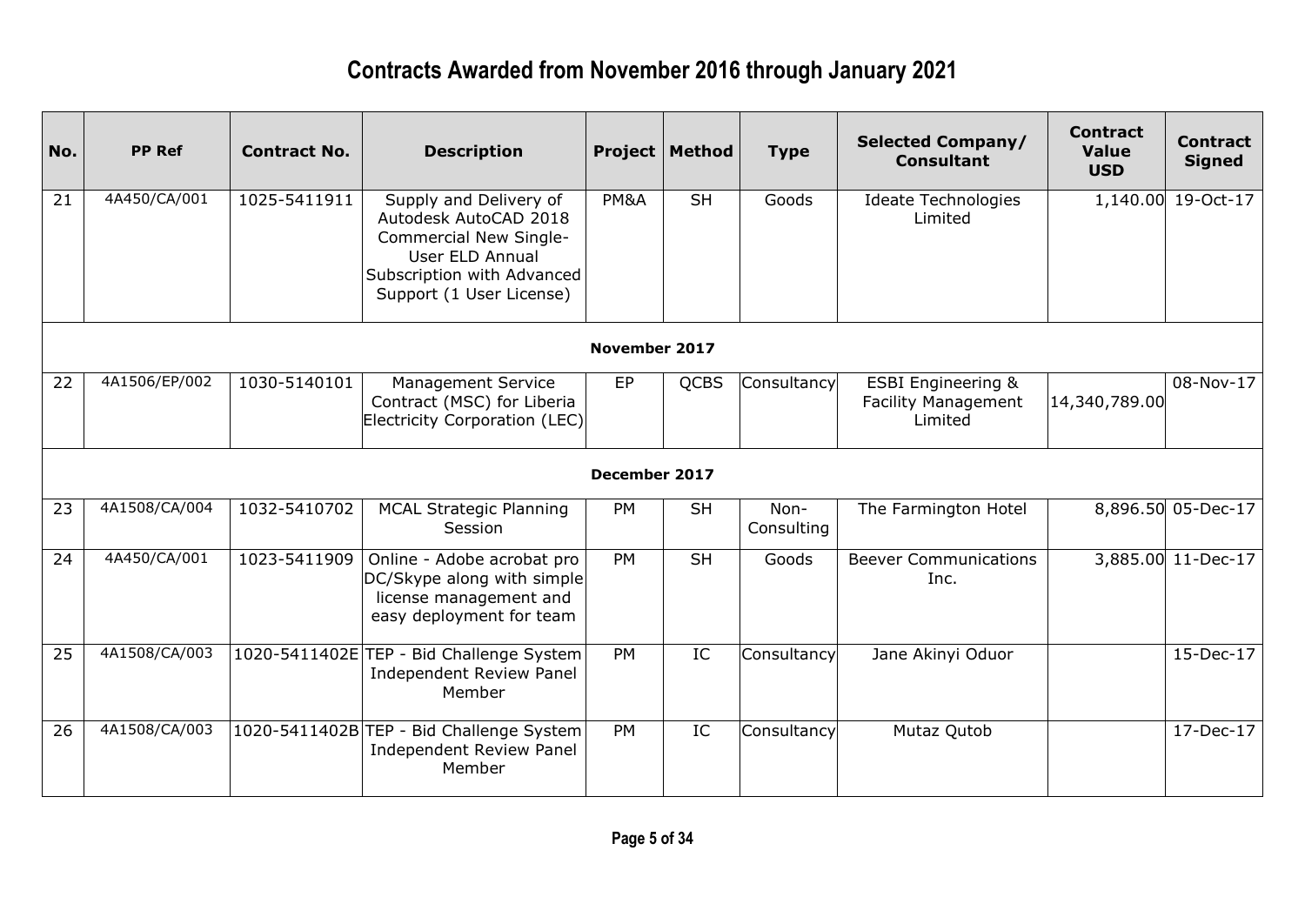| No. | <b>PP Ref</b> | <b>Contract No.</b> | <b>Description</b>                                                                                                                                                 |           | <b>Project   Method</b> | <b>Type</b> | <b>Selected Company/</b><br><b>Consultant</b> | <b>Contract</b><br><b>Value</b><br><b>USD</b> | <b>Contract</b><br><b>Signed</b> |
|-----|---------------|---------------------|--------------------------------------------------------------------------------------------------------------------------------------------------------------------|-----------|-------------------------|-------------|-----------------------------------------------|-----------------------------------------------|----------------------------------|
| 27  | 4A1508/CA/003 |                     | 1020-5411402A TEP - Bid Challenge System<br><b>Independent Review Panel</b><br>Member                                                                              | <b>PM</b> | IC                      | Consultancy | Paul Kalumba                                  |                                               | 18-Dec-17                        |
| 28  | 4A1508/CA/003 |                     | 1020-5411402D TEP - Bid Challenge System<br><b>Independent Review Panel</b><br>Member                                                                              | <b>PM</b> | IC                      | Consultancy | Hilda Kemigisha<br>Mwesigwa                   |                                               | 18-Dec-17                        |
| 29  | 4A1508/CA/003 |                     | 1020-5411402F TEP - Bid Challenge System<br><b>Independent Review Panel</b><br>Member                                                                              | PM        | IC                      | Consultancy | Esther W. Paegar                              |                                               | 18-Dec-17                        |
| 30  | 4A430/CA/002  | 1027-5411913        | Supply & Delivery of<br>Portable Standing Air<br>Conditioner for MCA-Liberia                                                                                       | <b>PM</b> | <b>SH</b>               | Goods       | Homeline Inc                                  |                                               | 2,050.00 18-Dec-17               |
| 31  | 4A1508/CA/003 |                     | 1020-5411402C TEP - Bid Challenge System<br><b>Independent Review Panel</b><br>Member                                                                              | <b>PM</b> | IC                      | Consultancy | Moseray Momoh                                 |                                               | 19-Dec-17                        |
| 32  | 4A1506/EP/004 | 1015-5120402        | Fishery Study                                                                                                                                                      | EP        | <b>QCBS</b>             | Consultancy | <b>MRAG Ltd</b>                               | 253,290.00 20-Dec-17                          |                                  |
| 33  | 4A1508/CA/002 | 1018-5411304        | Supply & Delivery of<br>Branding, Promotional<br>Items and Printing services<br>- Call Cards, Letter Heads,<br>T-shirts, other Corporate<br>Branding, etc. (Lot 2) | <b>PM</b> | <b>SH</b>               | Goods       | Holler West Africa Limited<br>(Nigeria)       |                                               | 29,646.00 21-Dec-17              |
|     |               |                     |                                                                                                                                                                    |           |                         |             |                                               |                                               |                                  |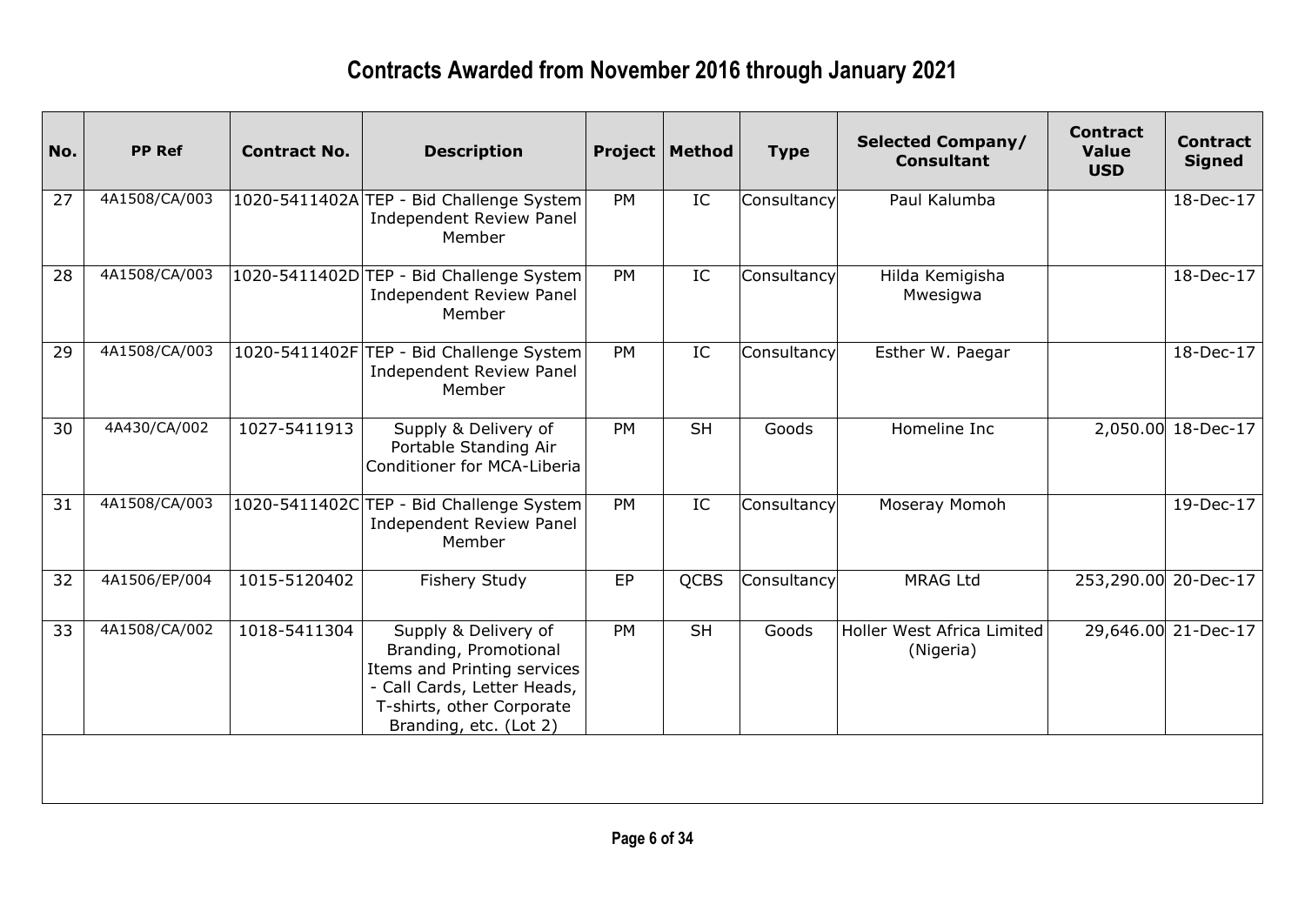| No. | <b>PP Ref</b> | <b>Contract No.</b> | <b>Description</b>                                                              |                   | <b>Project   Method</b> | <b>Type</b> | <b>Selected Company/</b><br><b>Consultant</b> | <b>Contract</b><br><b>Value</b><br><b>USD</b> | <b>Contract</b><br><b>Signed</b> |
|-----|---------------|---------------------|---------------------------------------------------------------------------------|-------------------|-------------------------|-------------|-----------------------------------------------|-----------------------------------------------|----------------------------------|
|     |               |                     |                                                                                 | January 2018      |                         |             |                                               |                                               |                                  |
| 34  |               | 1010-5430201        | <b>Financial Audit of MCC</b><br>Resources Managed Under<br>the Liberia Compact | <b>PM</b>         | <b>QCBS</b>             | Consultancy | PricewaterHouseCoopers<br>(Liberia) LLC       | 114,325.00 04-Jan-18                          |                                  |
| 35  | A430/CA/04    | 1028-5411002        | Supply and Delivery of 2<br>Motorbikes for MCA-Liberia                          | <b>PM</b>         | <b>SH</b>               | Goods       | CICA Motors Liberia Inc                       |                                               | 7,200.00 11-Jan-18               |
| 36  | 4A1507/ME/001 | 1029-5310301        | <b>Individual Consultant for</b><br>Geographical Information<br>Services (GIS)  | M&E               | IC                      | Consultancy | Tejuoso Olufemi Johnson                       |                                               | 25,475.00 18-Jan-18              |
|     |               |                     |                                                                                 | February 2018     |                         |             |                                               |                                               |                                  |
| 37  | 4A430/CA/002  | 1033-5411915        | Supply & Delivery of Office<br>Furniture (Standing Desk)<br>for MCA-Liberia     | <b>PM</b>         | <b>SH</b>               | Goods       | United Office Supplies &<br>Equipment         |                                               | 16,900.00 26-Feb-18              |
|     |               |                     |                                                                                 | <b>March 2018</b> |                         |             |                                               |                                               |                                  |
| 38  | 4A1506/EP/009 | 1019-5130101        | <b>LEC Training Center</b><br>Program Design Consultant                         | EP                | <b>QCBS</b>             | Consulting  | Azorom Limited                                | 452,760.00                                    | 16-Mar-18                        |
|     |               |                     |                                                                                 | <b>April 2018</b> |                         |             |                                               |                                               |                                  |
| 39  | 4A1508/CA/003 | 1034-5411403A       | <b>Recruitment of Technical</b><br>Evaluation Panel (TEP)<br>Members            | <b>PM</b>         | IC                      | Consulting  | Steven Arrey-Mbeng                            |                                               | 12,540.00 19-Apr-18              |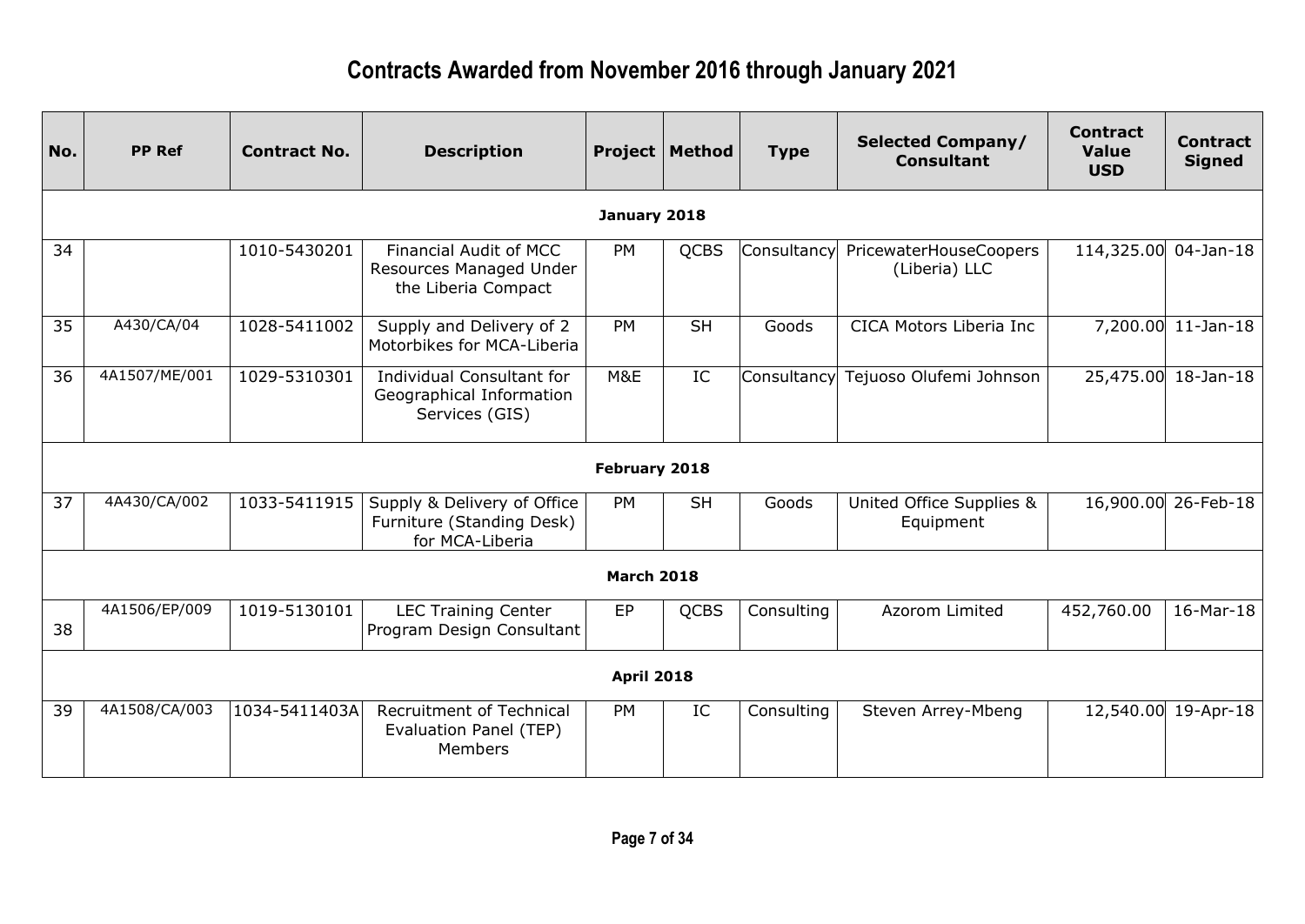| No. | <b>PP Ref</b> | <b>Contract No.</b> | <b>Description</b>                                                                                                |                 | <b>Project   Method</b> | <b>Type</b>        | <b>Selected Company/</b><br><b>Consultant</b> | <b>Contract</b><br><b>Value</b><br><b>USD</b> | <b>Contract</b><br><b>Signed</b> |
|-----|---------------|---------------------|-------------------------------------------------------------------------------------------------------------------|-----------------|-------------------------|--------------------|-----------------------------------------------|-----------------------------------------------|----------------------------------|
| 40  | 4A1508/CA/003 | 1034-5411403B       | Recruitment of Technical<br>Evaluation Panel (TEP)<br><b>Members</b>                                              | <b>PM</b>       | IC                      | Consulting         | Hector Emmanuel Adjetey<br>Boye               | 3,590.00                                      | 19-Apr-18                        |
| 41  | 4A1508/CA/003 | 1034-5411403B       | Recruitment of Technical<br>Evaluation Panel (TEP)<br><b>Members</b>                                              | PM              | IC                      | Consulting         | <b>Helmut Giesa</b>                           | 11,000.00                                     | 20-Apr-18                        |
| 42  | 4A1508/CA/005 | 1044-5410704        | Provision of a Venue and<br>Meals for the MCA-Liberia<br>Social and Gender<br>Integration Plan (SGIP)<br>Workshop | PM              | Shopping                | Non-<br>Consulting | Mamba Point Hotel                             |                                               | 8,510.00 27-Apr-18               |
| 43  | 4A1507/EP/004 | 1035-5140902        | <b>GSI Specialist Consultant</b>                                                                                  | PM              | IC                      | Consulting         | Mardea E. Martin-Wiles                        | 61,005.00                                     | 30-Apr-18                        |
|     |               |                     |                                                                                                                   | <b>May 2018</b> |                         |                    |                                               |                                               |                                  |
| 44  | 4A1508/CA/006 | 1036-5430302        | Recruitment of Individual<br>Consultant for Energy Audit                                                          | <b>PM</b>       | IC                      | Consulting         | Omar V. AL Sherif                             |                                               | $\sqrt{4,600.00}$ 01-May-18      |
| 45  | 4A1507/EP/001 | 1037-5411404        | Recruitment of Individual<br>Consultant for<br><b>Environmental and Social</b><br>Performance (ESP)<br>Specialist | PM              | IC                      | Consulting         | Stephen Kolee                                 |                                               | 36,157.08 09-May-18              |
|     |               |                     |                                                                                                                   |                 |                         |                    |                                               |                                               |                                  |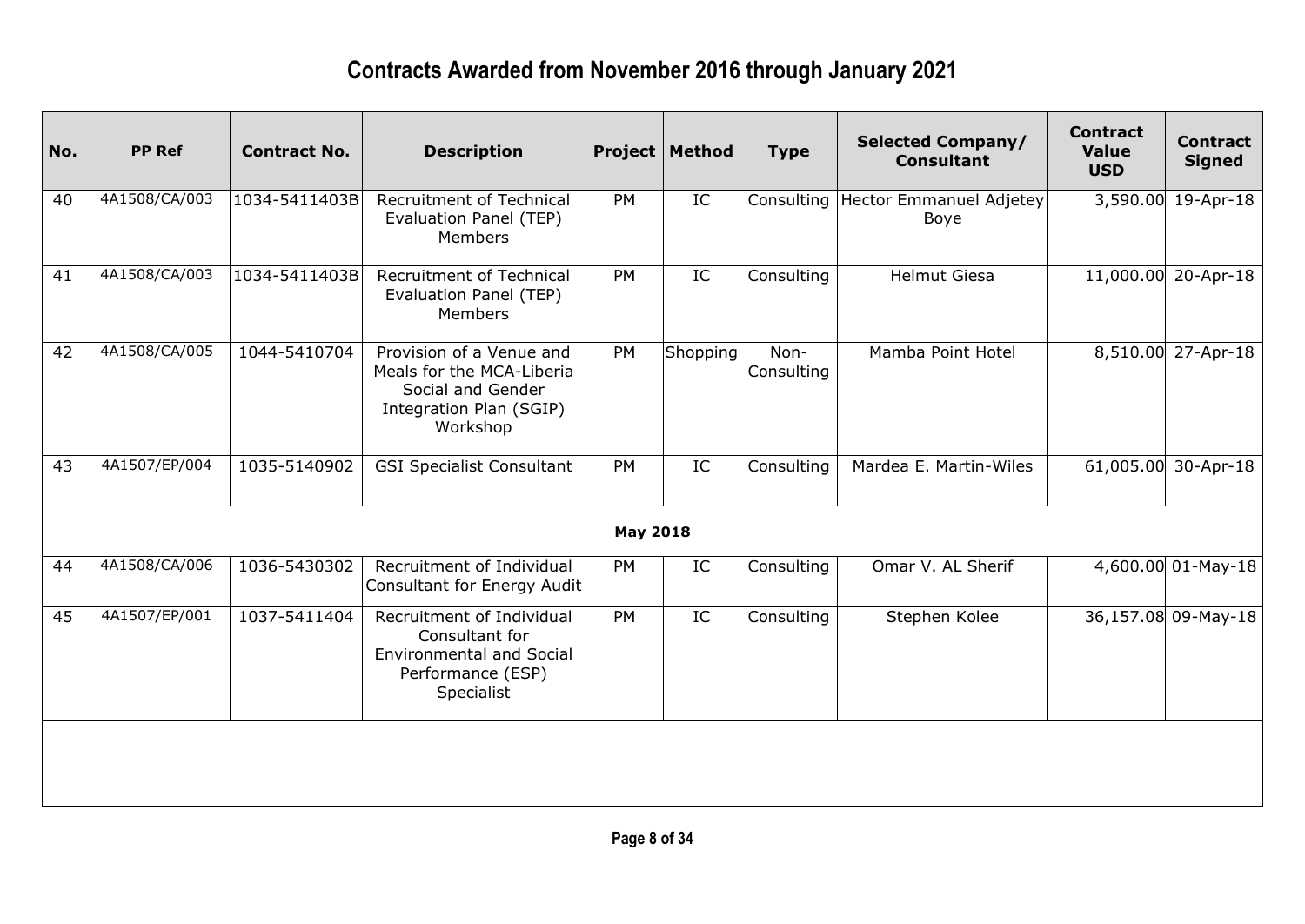| No. | <b>PP Ref</b> | <b>Contract No.</b>                 | <b>Description</b>                                                                                   |                  | <b>Project   Method</b> | <b>Type</b>        | <b>Selected Company/</b><br><b>Consultant</b> | <b>Contract</b><br><b>Value</b><br><b>USD</b> | <b>Contract</b><br><b>Signed</b> |
|-----|---------------|-------------------------------------|------------------------------------------------------------------------------------------------------|------------------|-------------------------|--------------------|-----------------------------------------------|-----------------------------------------------|----------------------------------|
|     |               |                                     |                                                                                                      | <b>June 2018</b> |                         |                    |                                               |                                               |                                  |
| 46  | 4A1508/CA/003 | 1034-5411403G                       | Recruitment of Technical<br>Evaluation Panel (TEP)<br><b>Members</b>                                 | PM               | IC                      | Consulting         | John Jomo Morris                              |                                               | 5,946.60 08-Jun-18               |
| 47  | 4A1508/CA/003 | 1034-5411403I                       | Recruitment of Technical<br>Evaluation Panel (TEP)<br><b>Members</b>                                 | PM               | IC                      | Consulting         | Charles Balina                                |                                               | 5,240.65 08-Jun-18               |
| 48  | 4A1508/CA/005 | 1039-5410703                        | Provision of a Venue and<br>Meals for the MCA-Liberia<br>Media Orientation Workshop                  | PM               | Shopping                | Non-<br>Consulting | The Cape Hotel                                |                                               | 1,130.00 08-Jun-18               |
| 49  | 4A1508/CA/005 | 1051-5410705                        | Provision of a Venue and<br>Meals for the MCA-Liberia<br>Program Implementation<br>Planning Workshop | <b>PM</b>        | Shopping                | Non-<br>Consulting | <b>Boulevard Palace</b>                       | 1,536.00                                      | 08-Jun-18                        |
| 50  | 4A1508/CA/003 | 1034-5411403L                       | <b>Recruitment of Technical</b><br>Evaluation Panel (TEP)<br><b>Members</b>                          | <b>PM</b>        | IC                      | Consulting         | Charles Ciezza-Hoyos                          |                                               | $6,605.00$ 11-Jun-18             |
| 51  | 4A1508/CA/003 | 1034-5411403P                       | Recruitment of Technical<br>Evaluation Panel (TEP)<br>Members                                        | <b>PM</b>        | IC                      | Consulting         | Jose Cabral                                   |                                               | 12,005.00 11-Jun-18              |
| 52  | 4A1508/CA/003 | 1034-5411403I<br>- (Amendment<br>1) | <b>Recruitment of Technical</b><br>Evaluation Panel (TEP)<br>Members                                 | <b>PM</b>        | IC                      | Consulting         | Charles Balina                                |                                               | 10,291.30 14-Jun-18              |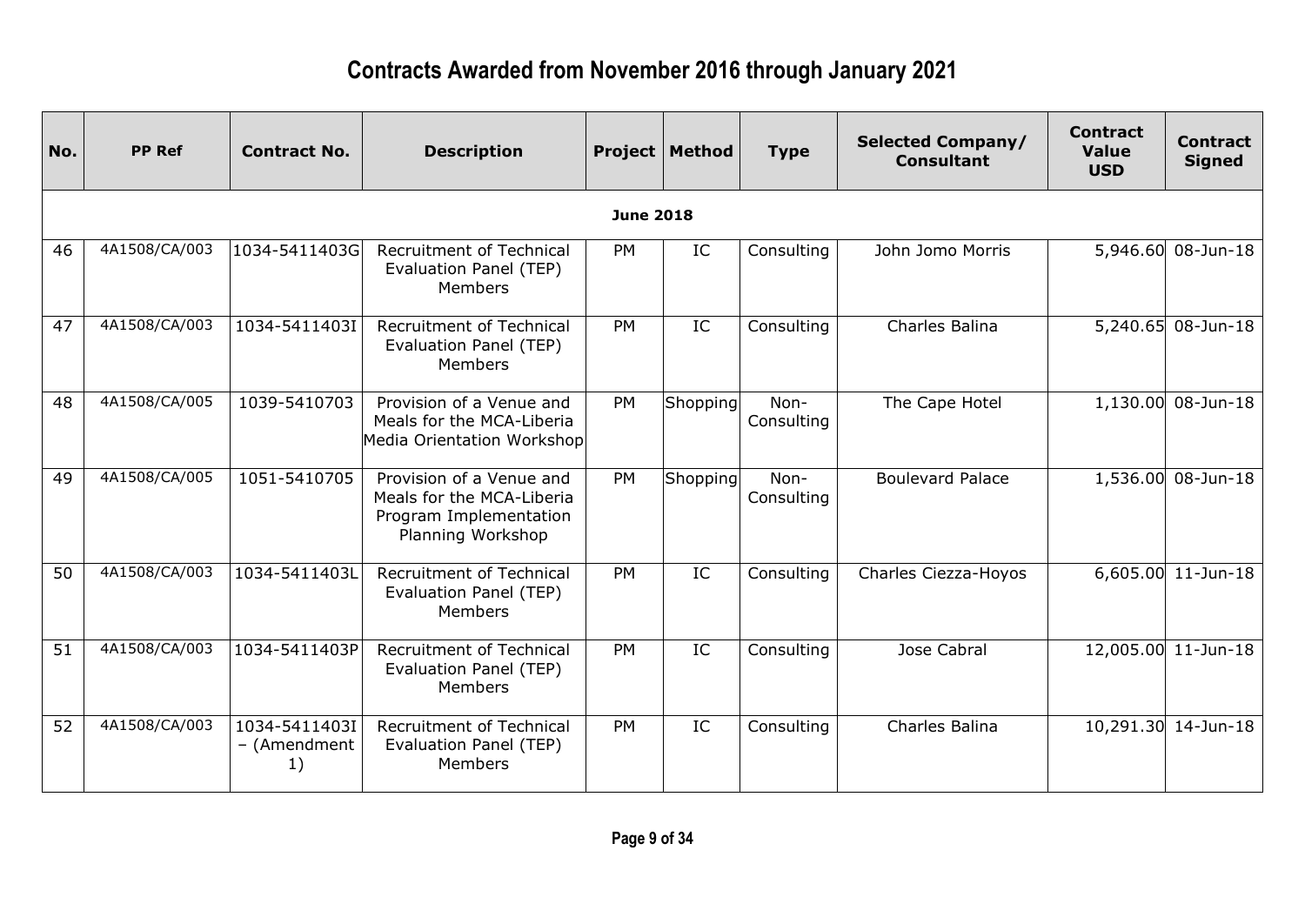| No. | <b>PP Ref</b> | <b>Contract No.</b> | <b>Description</b>                                                                                | Project        | Method   | <b>Type</b>        | <b>Selected Company/</b><br><b>Consultant</b>     | <b>Contract</b><br><b>Value</b><br><b>USD</b> | <b>Contract</b><br><b>Signed</b> |
|-----|---------------|---------------------|---------------------------------------------------------------------------------------------------|----------------|----------|--------------------|---------------------------------------------------|-----------------------------------------------|----------------------------------|
| 53  | 4A1508/CA/005 | 1040-5411405        | <b>Baseline Survey Consultant</b>                                                                 | <b>PM</b>      | IC       | Consulting         | Alfred B. Hill                                    |                                               | 9,000.00 15-Jun-18               |
| 54  | 4A1508/CA/005 | 1055-5410706        | Provision of a Venue and<br>Meals for the MCA-Liberia<br>Results-Based Training<br>Workshop       | PM             | Shopping | Non-<br>Consulting | <b>Boulevard Palace</b>                           |                                               | $6.090.00$ 26-Jun-18             |
|     |               |                     |                                                                                                   | August 2018    |          |                    |                                                   |                                               |                                  |
| 55  | 4A450/CA/001  | 1050-5411920        | Laptops with fully installed<br>updated software and<br>peripherals including<br>maintenance cost | <b>PM</b>      | Shopping | Non-<br>Consulting | Office Ideas                                      | 15,930.00                                     | $3 - Aug-18$                     |
| 56  | 4A450/CA/001  | 1052-5411921        | Supply of Computer User<br>License                                                                | PM             | Shopping | Non-<br>Consulting | CS Solutions Inc                                  |                                               | 24,367.50 22-Aug-18              |
| 57  | 4A450/EP/001  | 1053-5140903        | <b>LEC Customer Service</b><br>Telephone System                                                   | EP             | Shopping | Non-<br>Consulting | Mwetana Consulting and<br><b>Technology Group</b> |                                               | 34,446.20 28-Aug-18              |
| 58  | 4A1508/CA/003 | 1034-<br>5411403L-2 | Recruitment of Technical<br>Evaluation Panel (TEP)<br>Members                                     | <b>PM</b>      | IC       | Consulting         | Charles Ciezza-Hoyos                              |                                               | 7,215.00 31-Aug-18               |
|     |               |                     |                                                                                                   | September 2018 |          |                    |                                                   |                                               |                                  |
| 59  | 4A1507/EP/007 | 1056-5411407        | Recruitment of Individual<br><b>Consultant for RAP Services</b>                                   | <b>PM</b>      | IC       | Consulting         | Godwin K. Senagah                                 | 24,318.81                                     | $4-Sep-18$                       |
|     |               |                     |                                                                                                   |                |          |                    |                                                   |                                               |                                  |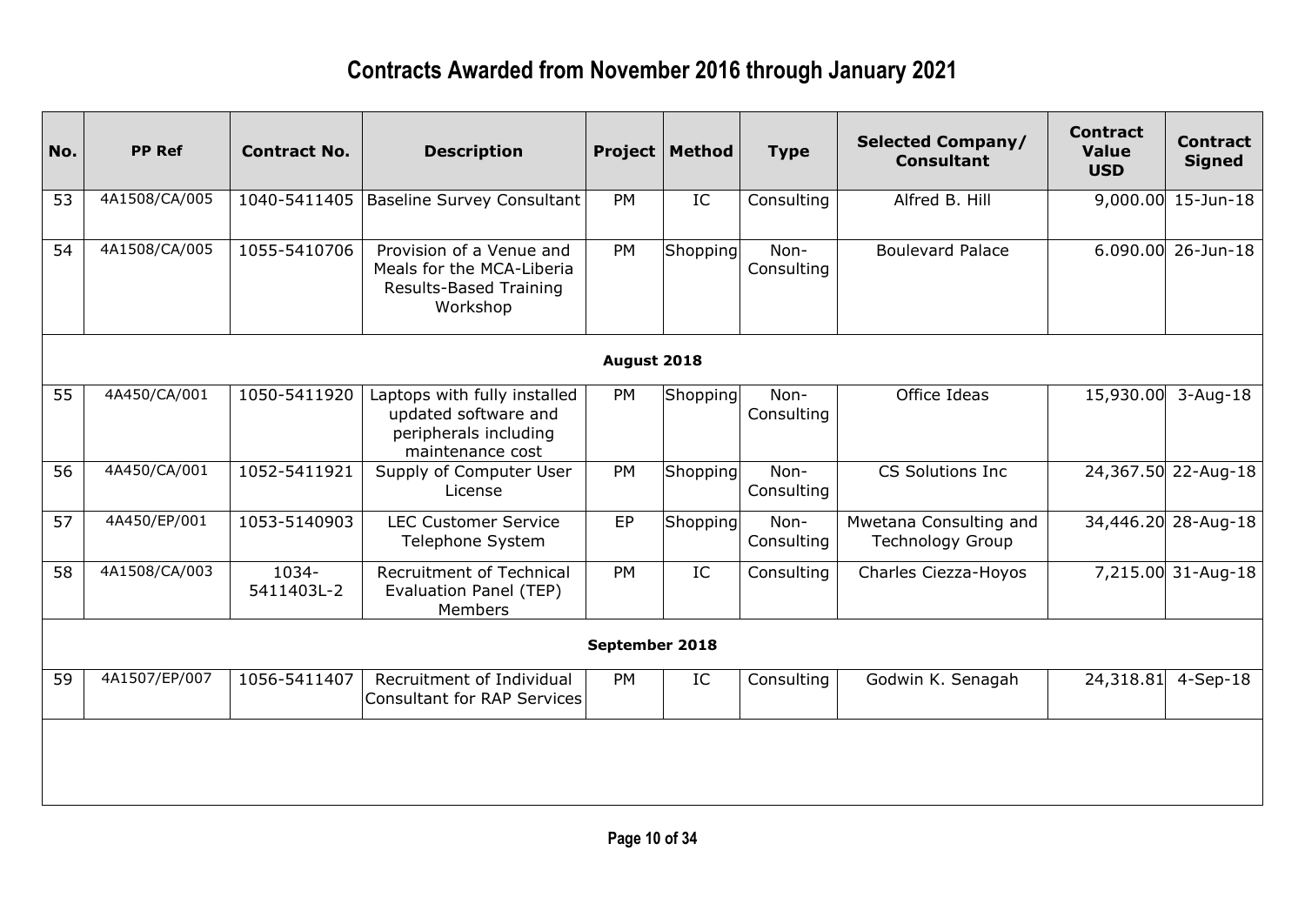| No. | <b>PP Ref</b> | <b>Contract No.</b> | <b>Description</b>                                                                    |                      | <b>Project   Method</b> | <b>Type</b> | <b>Selected Company/</b><br><b>Consultant</b> | <b>Contract</b><br><b>Value</b><br><b>USD</b> | <b>Contract</b><br><b>Signed</b> |
|-----|---------------|---------------------|---------------------------------------------------------------------------------------|----------------------|-------------------------|-------------|-----------------------------------------------|-----------------------------------------------|----------------------------------|
|     |               |                     |                                                                                       | October 2018         |                         |             |                                               |                                               |                                  |
| 60  | 4A1508/CA/003 | 1034-<br>5411403D-1 | TEP - Evaluation of<br>Proposals (Design Build<br>Raw Water Pipeline)                 | <b>PM</b>            | IC                      | Consulting  | Gary Foster                                   | 14,045.00                                     | $6$ -Oct-18                      |
| 61  | 4A1508/CA/003 | 1034-<br>5411403N-1 | TEP - Evaluation of<br>Proposals (Design Build<br>Raw Water Pipeline)                 | <b>PM</b>            | IC                      | Consulting  | Adolf Jacobus Hare (Alf)                      | 13,280.00                                     | 7-Oct-18                         |
| 62  | 4A1508/CA/003 | 1034-<br>5411403P-2 | TEP - Evaluation of<br>Proposals (Design Build<br>Raw Water Pipeline)                 | <b>PM</b>            | IC                      | Consulting  | Jose Cabral                                   | 16,255.00                                     | 7-Oct-18                         |
| 63  | 4A1507/EP/006 | 1041-5411406        | <b>Electricity Operators'</b><br>Census                                               | PM                   | IC                      | Consulting  | Richard Fatorma Ngafuan                       | 37,921.80                                     | 8-Oct-18                         |
| 64  | 4A1506/EP/007 | 1038-5120301        | Design Review and<br>Construction Supervision of<br>the Raw Water Pipeline<br>Project | EP                   | <b>QCBS</b>             | Consulting  | Nicholas O'Dwyer Limited                      | 1,785,785.29                                  | 10-Oct-18                        |
| 65  | 4A1507/EP/010 |                     | 1067-5411411 Private Sector Development<br>(Short-Term Consultant)                    | <b>PM</b>            | SS                      | Consulting  | Krystle Cooper                                | 9,600.00                                      | 31-Oct-18                        |
|     |               |                     |                                                                                       | <b>November 2018</b> |                         |             |                                               |                                               |                                  |
| 66  | 4A430/EP/003  | 1061-5130502        | Supply of Spare Parts for<br>LEC's Bushrod Island 18<br><b>MW Thermal Power Plant</b> | EP                   | Shopping                | Goods       | Wartsila West Africa S.A.                     |                                               | 352,984.71 15-Nov-18             |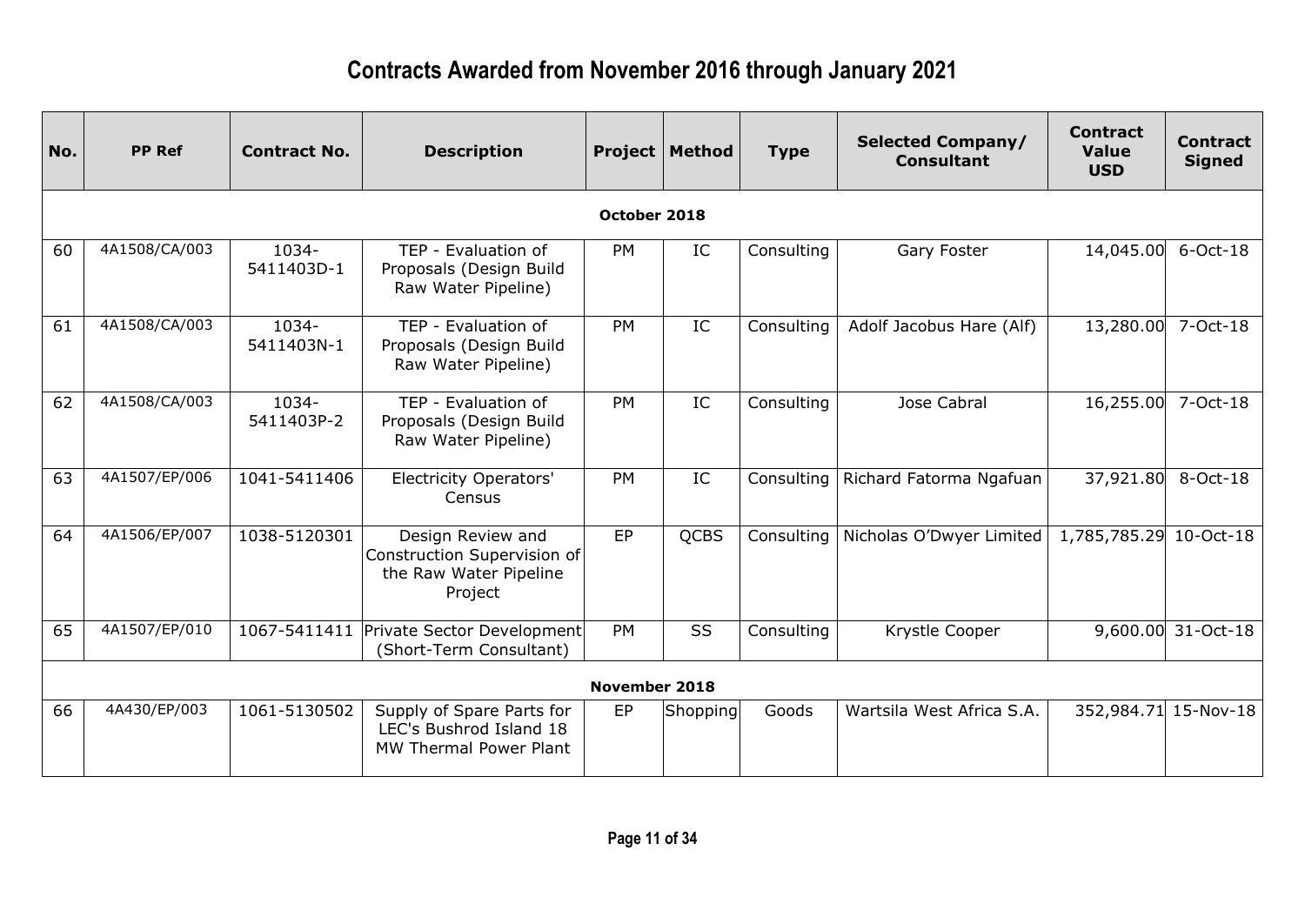| No.             | <b>PP Ref</b> | <b>Contract No.</b> | <b>Description</b>                                                                                                      |               | <b>Project   Method</b> | <b>Type</b>        | <b>Selected Company/</b><br><b>Consultant</b> | <b>Contract</b><br><b>Value</b><br><b>USD</b> | <b>Contract</b><br><b>Signed</b> |
|-----------------|---------------|---------------------|-------------------------------------------------------------------------------------------------------------------------|---------------|-------------------------|--------------------|-----------------------------------------------|-----------------------------------------------|----------------------------------|
| 67              | 4A450/CA/001  | 1059-5411922        | Supply and Delivery of<br><b>CISCO Switch</b>                                                                           | PM            | Shopping                | Goods              | <b>CS Solutions Inc.</b>                      |                                               | 7,048.00 19-Nov-18               |
| 68              | 4A1509/EP/004 | 1066-5140905B       | Office Furniture for GSI<br>Units - LEC                                                                                 | EP            | Shopping                | Goods              | <b>Beever Communications</b><br><b>Inc</b>    |                                               | 1,500.00 28-Nov-18               |
| 69              | 4A1509/EP/004 | 1066-5140905A       | Office Furniture for GSI<br>Units - LEC                                                                                 | EP            | Shopping                | Goods              | United Office Supplies &<br>Equipment         |                                               | 6,107.00 30-Nov-18               |
|                 |               |                     |                                                                                                                         | December 2018 |                         |                    |                                               |                                               |                                  |
| 70              | 4A1508/CA/005 | 1070-5410700        | Provision of a Venue,<br><b>Accommodation and Meals</b><br>for the MCA-Liberia<br><b>Strategic Planning</b><br>Workshop | <b>PM</b>     | Shopping                | Non-<br>Consulting | The Farmington Hotel                          | 18,777.27                                     | $3-Dec-18$                       |
| $\overline{71}$ | 4A1508/CA/005 | 1071-5410700        | Provision of a Venue,<br><b>Accommodation and Meals</b><br>for the MCC IPM Training<br>Workshop                         | PM            | Shopping                | Non-<br>Consulting | The Farmington Hotel                          | 19,800.00                                     | $3-Dec-18$                       |
| 72              | 4A1507/EP/008 | 1057-5411408        | <b>Contract Management</b><br>Expert                                                                                    | <b>PM</b>     | IC                      | Consulting         | George A.S Obitre-Gama                        | 140,685.84                                    | $9-Dec-18$                       |
|                 |               |                     |                                                                                                                         | January 2019  |                         |                    |                                               |                                               |                                  |
| 73              | 4A430/CA/002  | 1069-5411900        | Supply & Delivery of Office<br>Furniture for MCA-Liberia                                                                | <b>PM</b>     | Shopping                | Goods              | United Office Supplies &<br>Furniture         |                                               | 3,180.00 10-Jan-19               |
| 74              | 4A1507/EP/011 | 1064-5411410        | Website Design,<br>Maintenance and Update<br>Support                                                                    | <b>PM</b>     | IC                      | Consulting         | Samuka A. Kanneh                              |                                               | 24,090.00 22-Jan-19              |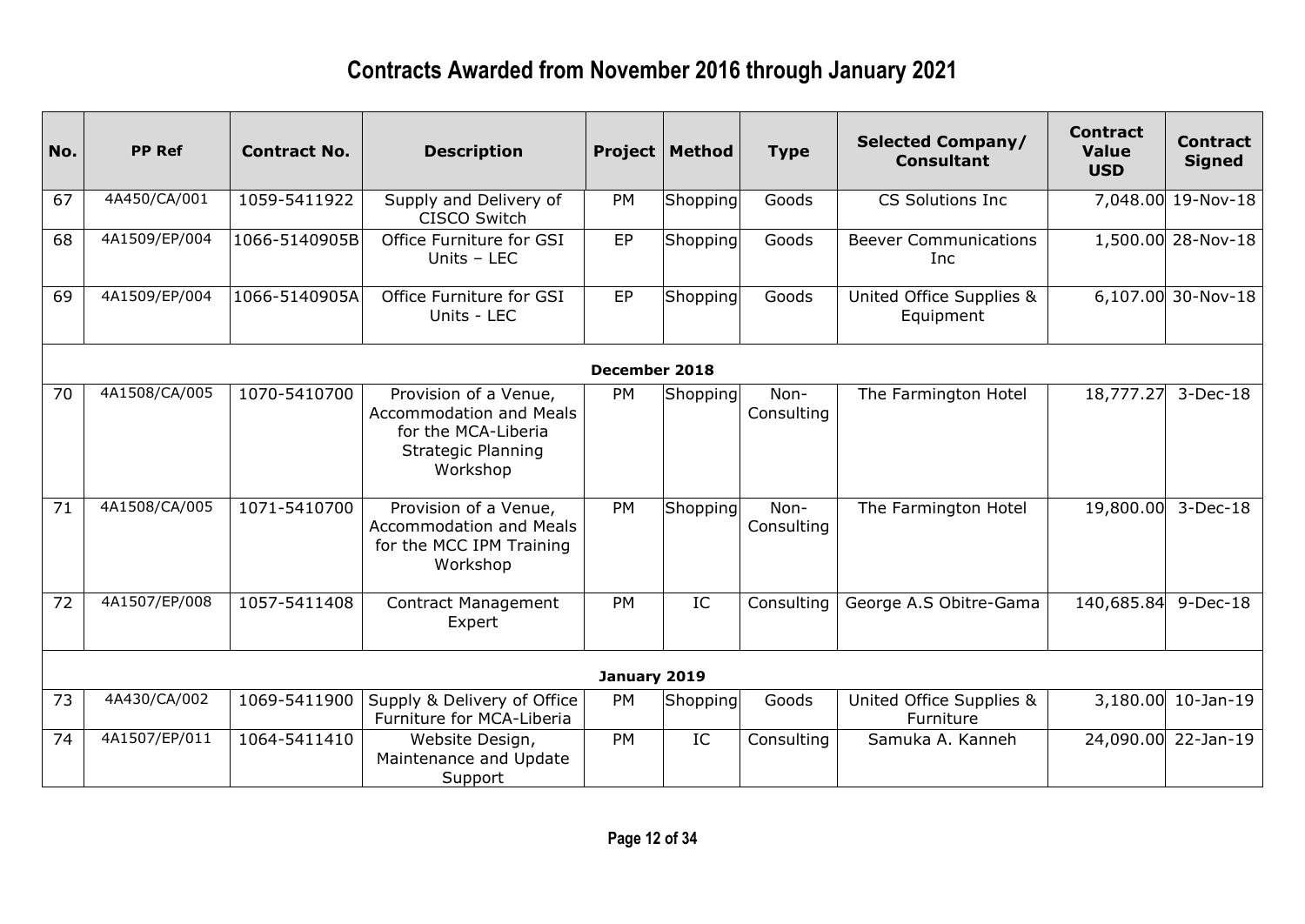| No. | <b>PP Ref</b>  | <b>Contract No.</b>         | <b>Description</b>                                                                                                                      |                   | <b>Project   Method</b> | <b>Type</b> | <b>Selected Company/</b><br><b>Consultant</b>                                   | <b>Contract</b><br><b>Value</b><br><b>USD</b> | <b>Contract</b><br><b>Signed</b> |
|-----|----------------|-----------------------------|-----------------------------------------------------------------------------------------------------------------------------------------|-------------------|-------------------------|-------------|---------------------------------------------------------------------------------|-----------------------------------------------|----------------------------------|
| 75  | 4A450/CA/001   | 1072-5411900                | Supply & Delivery of<br>Laptops with fully installed<br>updated software and<br>peripherals including<br>maintenance                    | PM                | Shopping                | Goods       | <b>RAJ Enterprises</b>                                                          |                                               | 23,175.00 22-Jan-19              |
| 76  | 4A1507/CA/009  | 1062-5411409                | <b>External Legal Counsel</b>                                                                                                           | <b>PM</b>         | CQS                     |             | Consulting The International Group of<br>Legal Advocates &<br>Consultants, INC. |                                               | $0.00$ 23-Jan-19                 |
| 77  | 4A1509/EP/009  | 1074-5140800                | Architect Services LEC CSC                                                                                                              | EP                | $\rm{IC}$               | Consulting  | B.Garmondyu Zogar                                                               |                                               | 30,738.92 29-Jan-19              |
| 78  | 4A1507/EP/009  | 1060-5120302                | Design-Build Raw Water<br>Transmission Pipeline, from<br>Mt. Coffee Hydropower<br>Plant to White Plains Water<br><b>Treatment Plant</b> | EP                | CB                      | Works       | Denys NV                                                                        | 14,213,996.19 31-Jan-19                       |                                  |
|     |                |                             |                                                                                                                                         | February 2019     |                         |             |                                                                                 |                                               |                                  |
| 79  | 4A430/EP/002   | 1058-5130501<br>(Re-Launch) | Supply & Delivery of Wood<br>Poles for Overhead &<br><b>Telecommunications Lines</b><br>for Liberia Electricity<br>Corporation (LEC)    | EP                | Shopping                | Goods       | Rousant International<br>Limited                                                |                                               | 223,461.03 08-Feb-19             |
| 80  | 4A450/CA/001-2 | 1073-5411900                | Supply & Delivery of IT<br>Equipment & Other<br>Accessories                                                                             | PM                | Shopping                | Goods       | <b>Office Express</b><br>Incorporated                                           |                                               | 18,385.00 21-Feb-19              |
|     |                |                             |                                                                                                                                         | <b>March 2019</b> |                         |             |                                                                                 |                                               |                                  |
| 81  | 4A430/EP/004   | 1068-5130500C               | Supply & Delivery of<br>Transformers, Conductors,<br>Pre/Post Payment Meters,                                                           | EP                | CB                      | Goods       | Unit Export Ltd                                                                 | 149,900.00 4-Mar-19                           |                                  |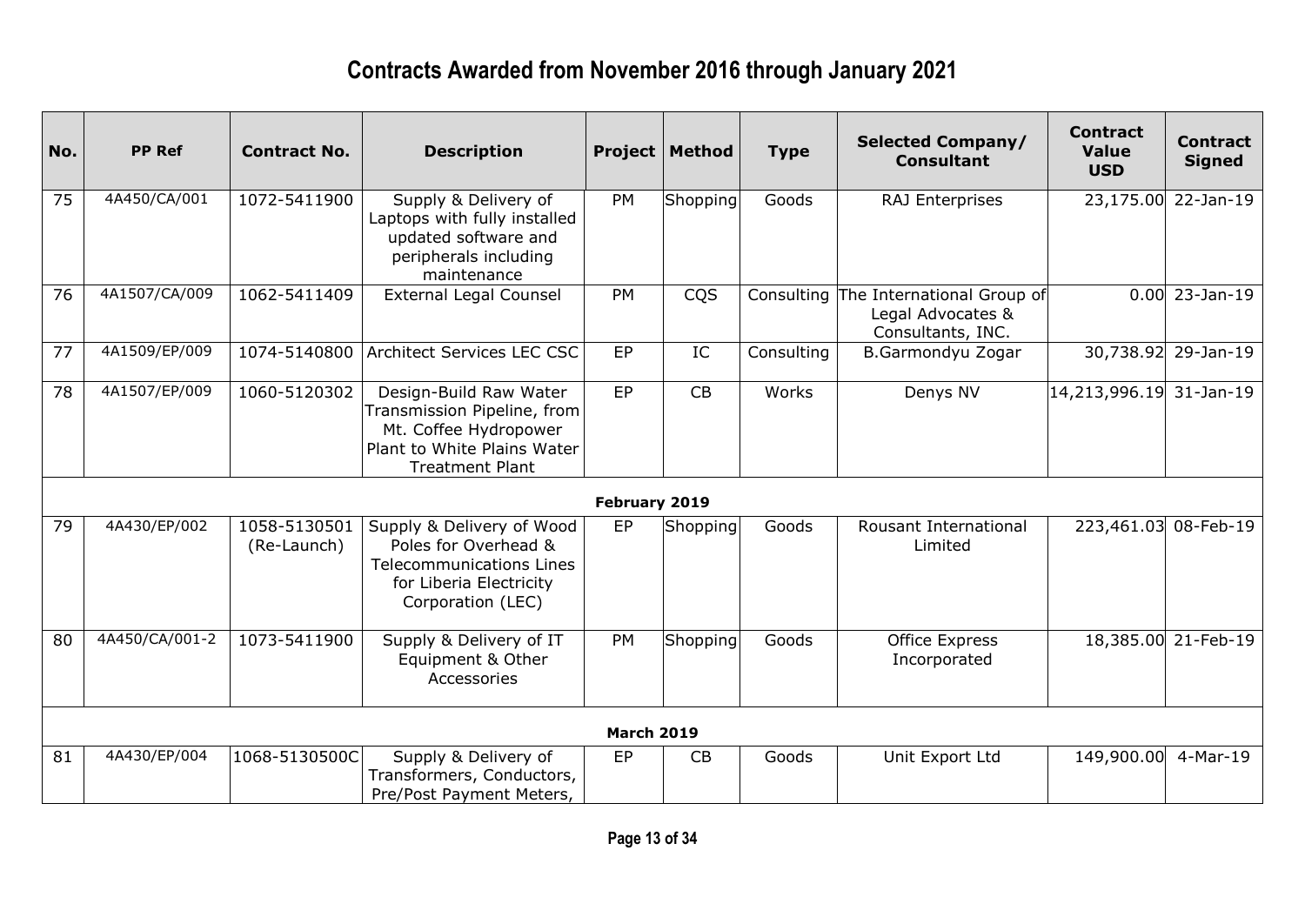| No. | <b>PP Ref</b> | <b>Contract No.</b> | <b>Description</b>                                                                                                                                                                                                                                                    |                   | <b>Project   Method</b> | <b>Type</b> | <b>Selected Company/</b><br><b>Consultant</b> | <b>Contract</b><br><b>Value</b><br><b>USD</b> | <b>Contract</b><br><b>Signed</b> |
|-----|---------------|---------------------|-----------------------------------------------------------------------------------------------------------------------------------------------------------------------------------------------------------------------------------------------------------------------|-------------------|-------------------------|-------------|-----------------------------------------------|-----------------------------------------------|----------------------------------|
|     |               |                     | Tools & Equipment for<br>Liberia Electricity<br>Corporation (LEC) - Lot 4<br><b>Tools</b>                                                                                                                                                                             |                   |                         |             |                                               |                                               |                                  |
| 82  | 4A430/EP/004  | 1068-5130500A       | Supply & Delivery of<br>Transformers, Conductors,<br>Pre/Post Payment Meters,<br>Tools & Equipment for<br>Liberia Electricity<br>Corporation (LEC) - Lot 1 -<br>Electrical Transformers &<br>Lot $3$ – LV Aerial<br>Conductors with Associated<br>Connectors & Clamps | EP                | CB                      | Goods       | Rousant International<br>Limited              | 407,797.12 11-Mar-19                          |                                  |
| 83  | 4A430/EP/004  | 1068-5130500B       | Supply & Delivery of<br>Transformers, Conductors,<br>Pre/Post Payment Meters,<br>Tools & Equipment for<br>Liberia Electricity<br>Corporation (LEC) - Lot 2 -<br><b>Electricity Meters</b>                                                                             | EP                | CB                      | Goods       | Armese Consulting Ltd                         | 224,476.82 20-Mar-19                          |                                  |
|     |               |                     |                                                                                                                                                                                                                                                                       | <b>April 2019</b> |                         |             |                                               |                                               |                                  |
| 84  | 4A430/ME/001  | 1078-5310300        | Supply & Delivery of an<br>Insulated Truck for Liberia<br><b>Electricity Corporation</b>                                                                                                                                                                              | ME                | Shopping                | Goods       | COM.INT-S.P.A                                 |                                               | 127,000 24-Apr-19                |
|     |               |                     |                                                                                                                                                                                                                                                                       |                   |                         |             |                                               |                                               |                                  |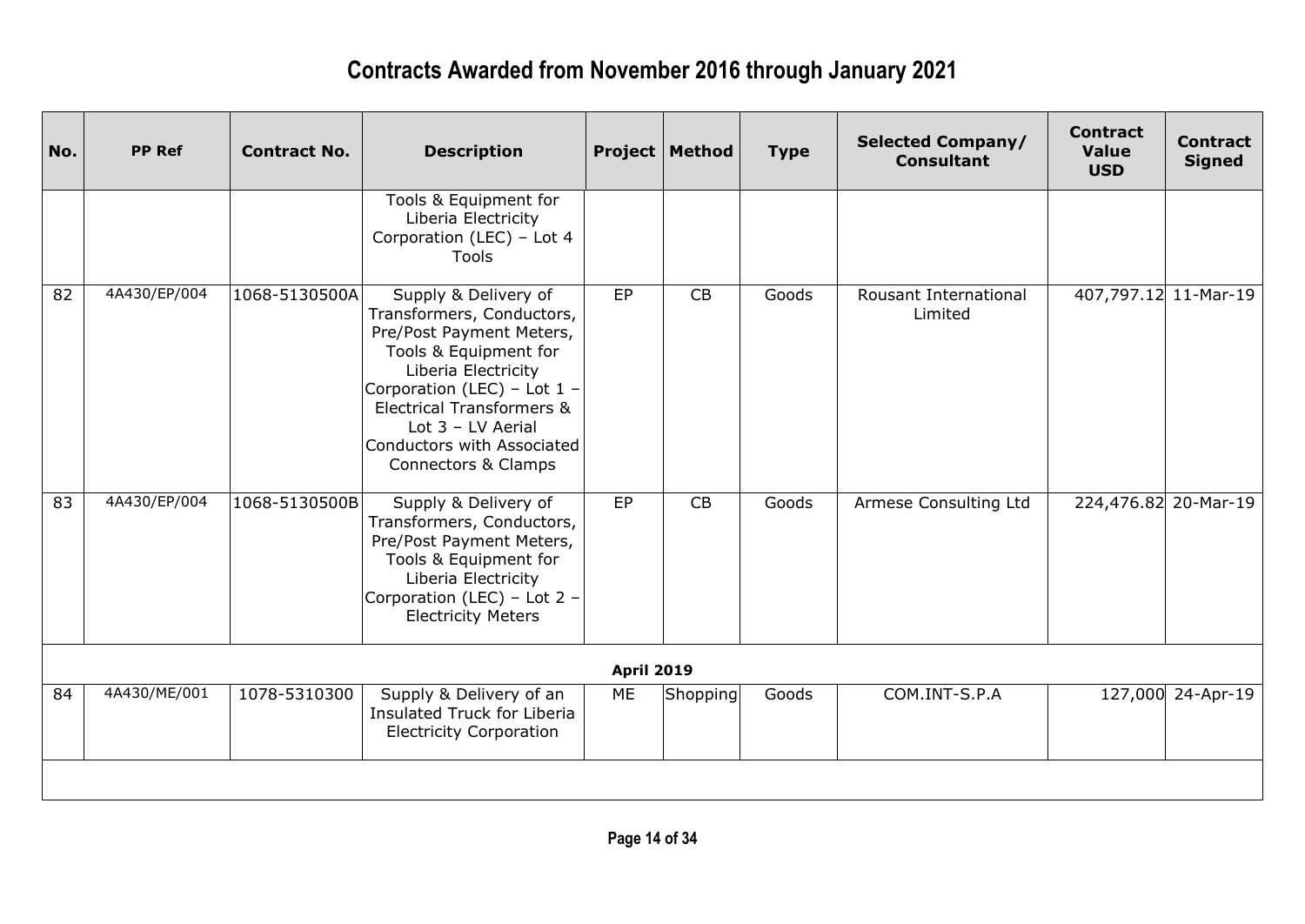| No. | <b>PP Ref</b>  | <b>Contract No.</b> | <b>Description</b>                                                                                                                   |                  | <b>Project   Method</b> | <b>Type</b>        | <b>Selected Company/</b><br><b>Consultant</b> | <b>Contract</b><br><b>Value</b><br><b>USD</b> | <b>Contract</b><br><b>Signed</b> |
|-----|----------------|---------------------|--------------------------------------------------------------------------------------------------------------------------------------|------------------|-------------------------|--------------------|-----------------------------------------------|-----------------------------------------------|----------------------------------|
|     |                |                     |                                                                                                                                      | <b>May 2019</b>  |                         |                    |                                               |                                               |                                  |
| 85  | 4A430/LERC/001 | 1080-5140300        | Supply & Delivery of<br>Office/IT Equipment for<br>Liberia Electricity<br>Regulatory Commission<br>(LERC)                            | EP               | Shopping                | Goods              | Techno IT Inc.                                |                                               | 65,900.00 15-May-19              |
|     |                |                     |                                                                                                                                      | <b>June 2019</b> |                         |                    |                                               |                                               |                                  |
| 86  | 4A430/CA/002)  | 1082-5411900        | Supply & Delivery of Office<br>Furniture for 4th Floor                                                                               | PM               | Shopping                | Goods              | Lion Stationery Store                         |                                               | 1,062.00 3-June-19               |
| 87  | 4A1506/ME/009) | 1088-5310300        | Production and Printing of<br><b>Training Materials</b>                                                                              | <b>M&amp; E</b>  | Shopping                | Goods              | King Sign & Design                            |                                               | 640.00 3-June-19                 |
| 88  | 4A1506/ME/011  | 1084-5310300        | Supply & Delivery of Hand-<br>Held Tablets for LEC with<br>Project's Application                                                     | M&E              | Shopping                | Goods              | Office Ideas                                  |                                               | 16,500.00 4-June-19              |
| 89  | 4A430/LERC/003 | 1079-5140300        | Supply & Delivery of Three<br>(3) Sport Utility Vehicles<br>(SUVs) for Liberia Electricity<br><b>Regulatory Commission</b><br>(LERC) | EP               | Shopping                | Goods              | KJAER & KJAER S/A                             | 119,423.00                                    | 4-June-19                        |
| 90  | 4A1508/CA/005  | 1095-5410700        | Provision of a Venue,<br><b>Accommodation and Meals</b><br>for the MCA-Liberia<br><b>Compact Close-Out</b><br>Workshop               | <b>PM</b>        | Shopping                | Non-<br>Consulting | The Farmington Hotel                          |                                               | 40,000.00 13-June-19             |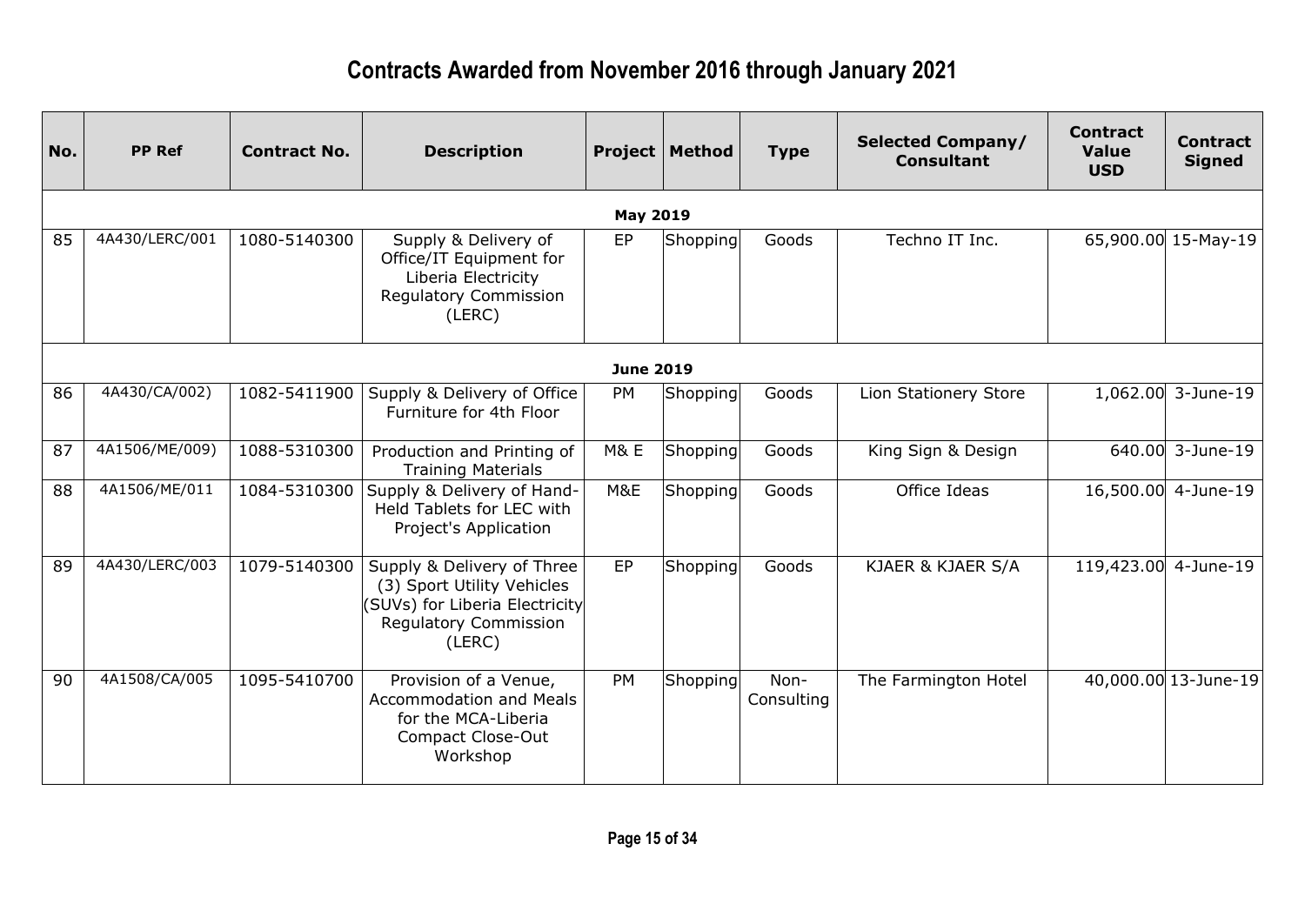| No. | <b>PP Ref</b>                                      | <b>Contract No.</b> | <b>Description</b>                                                                                                                                                                                     |                  | <b>Project   Method</b> | <b>Type</b>        | <b>Selected Company/</b><br><b>Consultant</b> | <b>Contract</b><br><b>Value</b><br><b>USD</b> | <b>Contract</b><br><b>Signed</b> |
|-----|----------------------------------------------------|---------------------|--------------------------------------------------------------------------------------------------------------------------------------------------------------------------------------------------------|------------------|-------------------------|--------------------|-----------------------------------------------|-----------------------------------------------|----------------------------------|
| 91  | 4A1506/ME/010,<br>4A1506/ME/012 &<br>4A1506/ME/014 | 1085-5310300B       | Supply & Delivery of Data<br>Collectors' Uniform & PPEs<br>$-$ Lot 1                                                                                                                                   | ME               | Shopping                | Goods              | King Sign & Design                            |                                               | 3,600.00 14-Jun-19               |
| 92  | 4A1506/ME/010,<br>4A1506/ME/012 &<br>4A1506/ME/014 | 1085-5310300A       | Supply & Delivery of Data<br>Collectors' Uniform & PPEs<br>$-$ Lot 1                                                                                                                                   | ME               | Shopping                | Goods              | Holler West Africa Limited                    |                                               | 18,246.00 17-Jun-19              |
|     |                                                    |                     |                                                                                                                                                                                                        | <b>July 2019</b> |                         |                    |                                               |                                               |                                  |
| 93  | 4A1508/CA/005                                      | 1098-5410700        | Provision of a Hall, Two<br><b>Breakout Rooms and Meals</b><br>for the MCA-Liberia<br>Program Closure<br>Sustainability Workshop for<br>Each of Two Groups each<br>with 25 Participants (Lot 1<br>8(2) | <b>PM</b>        | Shopping                | Non-<br>Consulting | Mamba Point Hotel                             | 7,325.00                                      | $3$ -July-19                     |
| 94  | 4A1508/CA/005                                      | 1096-5411400        | Compact Close-Out<br>Consultant                                                                                                                                                                        | <b>PM</b>        | IC                      | Consulting         | Valentin Bozu                                 | 231,626.00                                    | $5$ -July-19                     |
| 95  | 4A450/CA/001                                       | 1097-5412000        | Supply and Delivery of One<br>(1) Desktop and Five (5)<br>Laptops for MCA-Liberia<br>with Fully Updated Software                                                                                       | <b>PM</b>        | Shopping                | Goods              | <b>Beever Communication</b><br>Inc            | 11,910.00                                     | $8$ -July-19                     |
| 96  | 4A1508/CA/005-1                                    | 1103-5410700        | Provision of Catering<br>Service for Assorted Hors<br>d'oeuvres and warmed<br>platters - buffet style, with<br>sufficient drinks to cater for<br>seventy (70) persons                                  | <b>PM</b>        | Shopping                | Non-<br>Consulting | Royal Grand Hotel                             |                                               | 2,290.00 13-July-19              |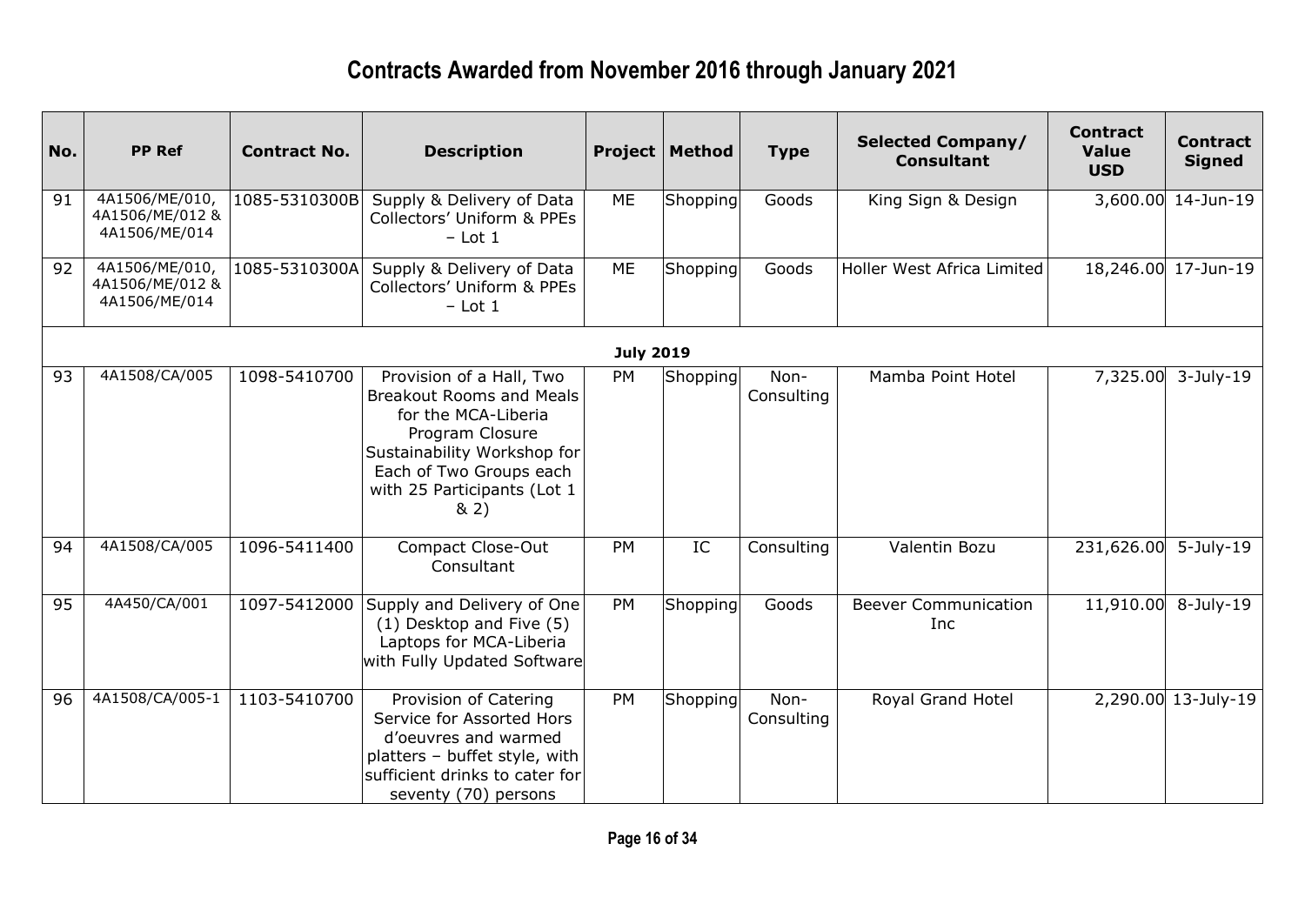| No. | <b>PP Ref</b> | <b>Contract No.</b> | <b>Description</b>                                                                                                        |             | <b>Project   Method</b> | <b>Type</b>         | <b>Selected Company/</b><br><b>Consultant</b> | <b>Contract</b><br><b>Value</b><br><b>USD</b> | <b>Contract</b><br><b>Signed</b> |
|-----|---------------|---------------------|---------------------------------------------------------------------------------------------------------------------------|-------------|-------------------------|---------------------|-----------------------------------------------|-----------------------------------------------|----------------------------------|
|     |               |                     |                                                                                                                           |             |                         |                     |                                               |                                               |                                  |
| 97  | 4A450/CA/001  | 1094-5411300        | Supply & Delivery of Cell<br>Phones for MCA-Liberia                                                                       | <b>PM</b>   | Shopping                | Goods               | Holler West Africa Limited                    |                                               | 1,028.00 23-July-19              |
| 98  | 4A1508/CA/006 | 1100-5411300        | Production & delivery of<br><b>Promotional Materials</b><br>(Fliers & Reports) Lot 1                                      | <b>PM</b>   | Shopping                | Goods               | <b>Graceland International</b><br>Inc         | 7,375.00                                      | 30-Jul-19                        |
|     |               |                     |                                                                                                                           | August 2019 |                         |                     |                                               |                                               |                                  |
| 99  | 4A1508/CA/006 | 1099-5411300        | Production and Delivery of<br>Radio Jingles-Lot 2                                                                         | <b>PM</b>   | Shopping                | Goods               | <b>Trust Enterprise</b>                       | 1,020.00                                      | $1 - Aug-19$                     |
| 100 | 4A430/EP/001  | 1063-5130503        | Supply & Delivery of a 47-<br>foot Hydraulic Digger<br>Derrick Truck for Liberia<br><b>Electricity Corporation</b>        | EP          | Shopping                | Goods               | American Procurement<br>Services, LLC         | 293,850.80                                    | $5 - Aug-19$                     |
| 101 | 4A1509/EP/012 | 1090-5140900        | Information, Education and<br>Communication (IEC)<br>Expert for the Liberia<br><b>Electricity Corporation</b><br>(LEC)    | EP          | IC                      | Consultancy         | Frank Sainworla                               | 34,194.50                                     | 7-Aug-19                         |
| 102 | 4A1509/EP/003 | 1107-5410700        | Provision of Catering<br>Service for Operator Census<br><b>Report Validation Workshop</b><br>for Thirty-Five (35) Persons | EP          | Shopping                | Non-<br>Consultancy | Lila Brown Inc                                |                                               | 560.00 14-Aug-19                 |
| 103 | 4A1506/EP/024 | 1091-5140900        | <b>Technical Assistance for</b><br>Ministry of Gender, Children                                                           | EP          | IC                      | Consultancy         | Puchu Leona Bernard                           |                                               | 62,044.20 21-Aug-19              |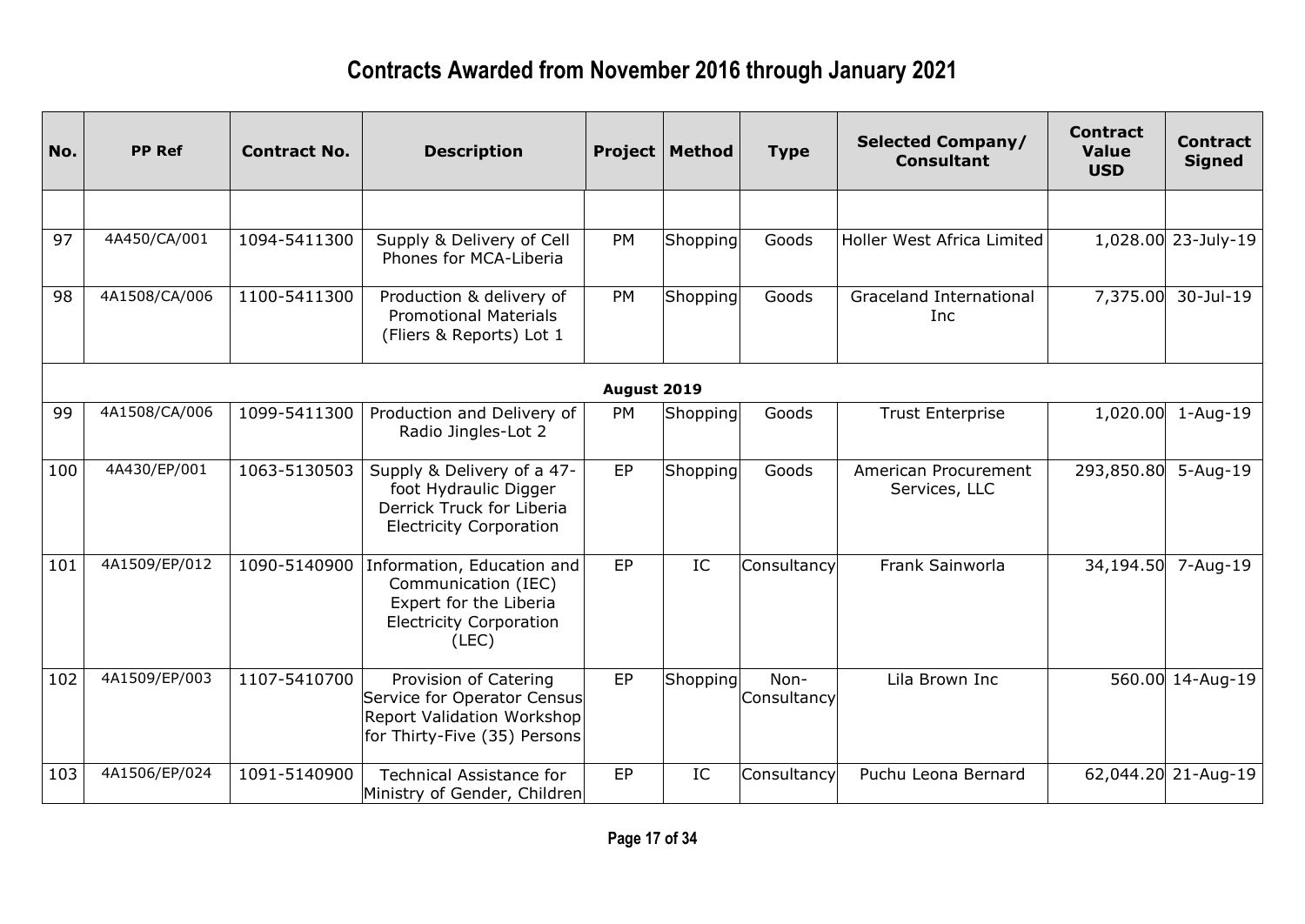| No. | <b>PP Ref</b>  | <b>Contract No.</b> | <b>Description</b>                                                                                                                                                |                | <b>Project   Method</b> | <b>Type</b> | <b>Selected Company/</b><br><b>Consultant</b> | <b>Contract</b><br><b>Value</b><br><b>USD</b> | <b>Contract</b><br><b>Signed</b> |
|-----|----------------|---------------------|-------------------------------------------------------------------------------------------------------------------------------------------------------------------|----------------|-------------------------|-------------|-----------------------------------------------|-----------------------------------------------|----------------------------------|
|     |                |                     | & Social Protection<br>(MGCSP) and Implementing<br>Entities (IEs)                                                                                                 |                |                         |             |                                               |                                               |                                  |
|     |                |                     |                                                                                                                                                                   | September 2019 |                         |             |                                               |                                               |                                  |
| 104 | 4A430/EP/004-1 | 1102-5140100        | Supply & Delivery of<br>Personal Protective<br>Equipment for Liberia<br><b>Electricity Corporation</b>                                                            | EP             | Shopping                | Goods       | Holler West Africa Limited                    |                                               | 11,564.00 2-Sept-19              |
| 105 | 4A1508/CA/003  | 1034-541403N-<br>2  | TEP - Evaluation of<br>Proposals (Electricity Cost<br>of Service Study (COSS) &<br>the Development of a Cost<br>Reflective Electricity Pricing<br>Model for LERC) | <b>PM</b>      | IC                      | Consultancy | Adolf Jacobus Hare (Alf)                      |                                               | 10,970.00 12-Sept-19             |
| 106 | 4A1508/CA/003  | 1034-541403A-<br>2  | TEP - Evaluation of<br>Proposals (Electricity Cost<br>of Service Study (COSS) &<br>the Development of a Cost<br>Reflective Electricity Pricing<br>Model for LERC) | PM             | IC                      | Consultancy | Steven Arrey-Mbeng                            |                                               | 14,400.00 13-Sept-19             |
| 107 | 4A1508/CA/003  | 1034-541403D-<br>2  | TEP - Evaluation of<br>Proposals (Utility Training<br>Consultant (UTC) for the<br>Implementation of Training<br>at Liberia Electricity<br>Corporation (LEC)       | <b>PM</b>      | IC                      | Consultancy | Gary W. Foster                                |                                               | 11,600.00 13-Sept-19             |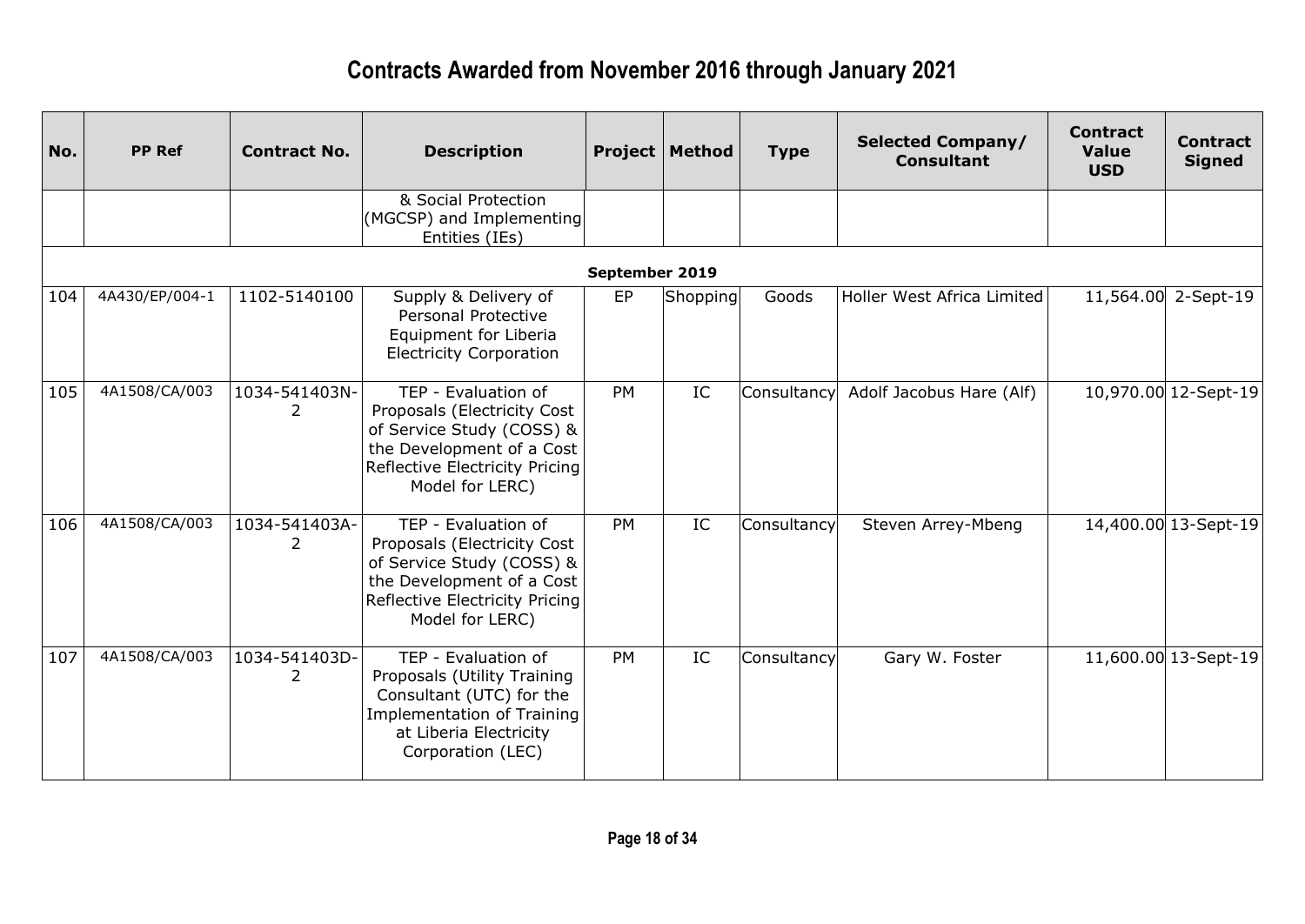| No. | <b>PP Ref</b>  | <b>Contract No.</b> | <b>Description</b>                                                                                                                                                |              | <b>Project   Method</b> | <b>Type</b>         | <b>Selected Company/</b><br><b>Consultant</b>        | <b>Contract</b><br><b>Value</b><br><b>USD</b> | <b>Contract</b><br><b>Signed</b> |
|-----|----------------|---------------------|-------------------------------------------------------------------------------------------------------------------------------------------------------------------|--------------|-------------------------|---------------------|------------------------------------------------------|-----------------------------------------------|----------------------------------|
| 108 | 4A1508/CA/003  | 1034-5414030-       | TEP - Evaluation of<br>Proposals (Electricity Cost<br>of Service Study (COSS) &<br>the Development of a Cost<br>Reflective Electricity Pricing<br>Model for LERC) | <b>PM</b>    | IC                      | Consultancy         | A. John Rezaiyan                                     |                                               | 22,520.00 13-Sept-19             |
| 109 | 4A430/LERC/002 | 1106-5140300        | Supply & Delivery of Office<br>Furniture & Equipment for<br>Liberia Electricity<br><b>Regulatory Commission</b><br>(LERC)                                         | <b>PM</b>    | Shopping                | Goods               | United Office Supplies &<br><b>Equipment Company</b> |                                               | 26,404.96 30-Sept-19             |
| 110 | 4A1508/CA/007  | 1101-5411300        | Printing & Delivery of Four<br>(4) Banners for MCA-Liberia                                                                                                        | PM           | Shopping                | Goods               | King Sign & Design                                   |                                               | 500.00 30-Sept-19                |
|     |                |                     |                                                                                                                                                                   | October 2019 |                         |                     |                                                      |                                               |                                  |
| 111 | 4A450/CA/001   | 1087-5412000        | Supply & Delivery of Online<br>Helpdesk System Platform<br>Software and Helpdesk<br>Support Services for MCA-<br>Liberia                                          | PM           | Shopping                | Goods               | CS Solutions Inc.                                    | 3,576.00                                      | $1-Oct-19$                       |
| 112 | 4A1508/CA/012  | 1113-5310300        | Provision of Clearing Agent<br>Services to MCA-Liberia                                                                                                            | <b>PM</b>    | Shopping                | Non-<br>Consultancy | <b>Hoke Expedition Service</b>                       | 1,680.00                                      | 2-Oct-19                         |
| 113 | 4A450/CA/10    | 1108-5412000-<br>A  | Supply & Delivery of<br>Genuine Software &<br>Peripherals/Parts for MCA-<br>Liberia (Lot 1)                                                                       | <b>PM</b>    | Shopping                | Goods               | Sparktek                                             |                                               | 10,735.40 14-Oct-19              |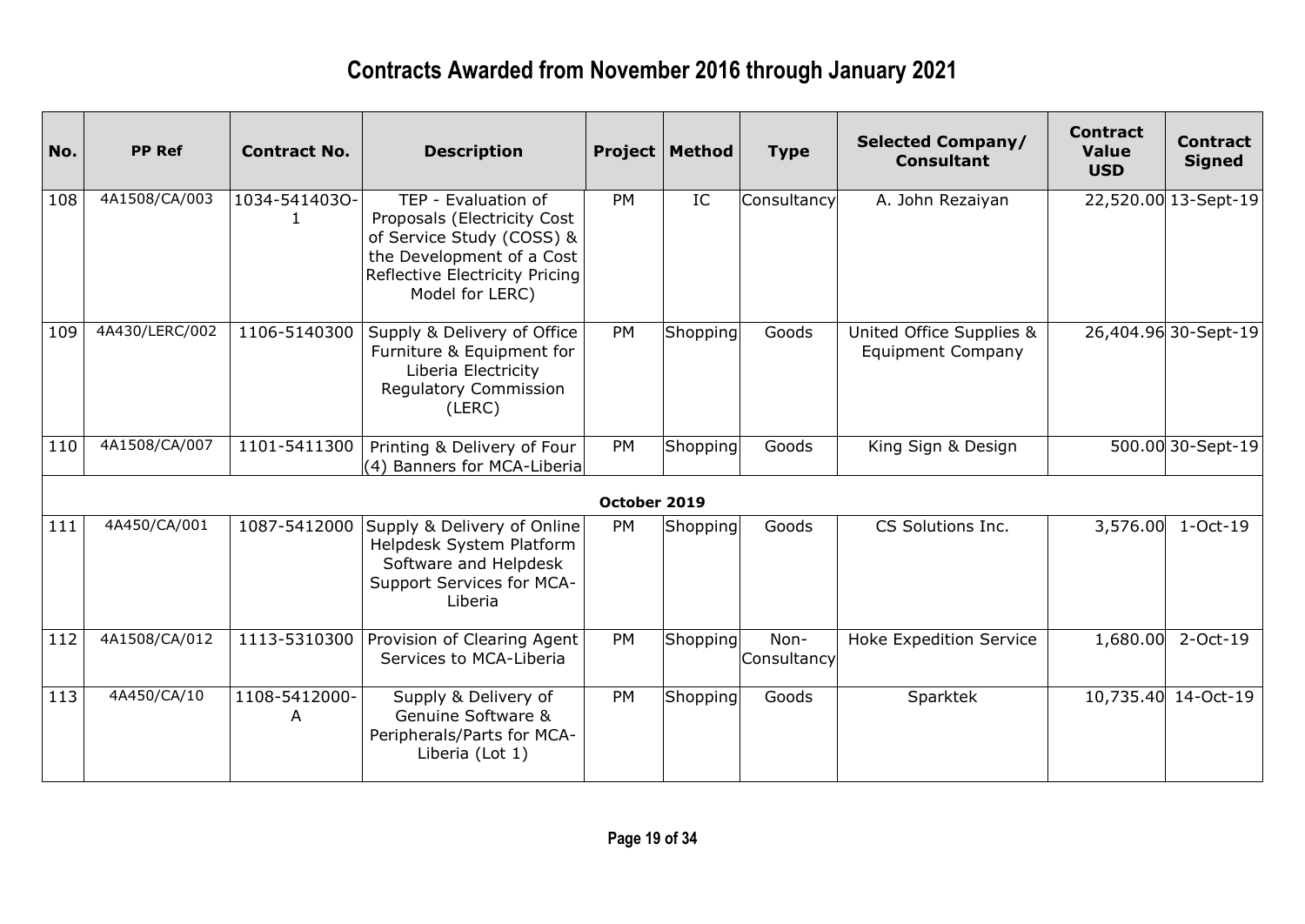| No. | <b>PP Ref</b> | <b>Contract No.</b> | <b>Description</b>                                                                                                              |           | <b>Project   Method</b> | <b>Type</b>         | <b>Selected Company/</b><br><b>Consultant</b> | <b>Contract</b><br><b>Value</b><br><b>USD</b> | <b>Contract</b><br><b>Signed</b> |
|-----|---------------|---------------------|---------------------------------------------------------------------------------------------------------------------------------|-----------|-------------------------|---------------------|-----------------------------------------------|-----------------------------------------------|----------------------------------|
| 114 | 4A450/CA/10   | 1108-5412000-<br>A  | Supply & Delivery of<br>Genuine Software &<br>Peripherals/Parts for MCA-<br>Liberia (Lots 2 & 3)                                | <b>PM</b> | Shopping                | Goods               | United Office Supplies &<br>Furniture         |                                               | 606.60 21-Oct-19                 |
| 115 | 4A1509/EP/003 | 1129-5140300        | Provision of a Hall &<br>Catering Service for<br>50Persons Attending LERC<br>Stakeholders' Workshop<br>(Lots 1 & 2)             | EP        | Shopping                | Non-<br>Consultancy | <b>Bella Casa Hotel</b>                       |                                               | 3,675.00 25-Oct-19               |
| 116 | 4A1508/CA/008 | 1122-5411300        | Provision of Catering<br>Services for<br>Groundbreaking of Raw<br>Water Pipeline Project &<br>World Energy Day<br>Commemoration | PM        | Shopping                | Non-<br>Consultancy | Millennium Guest House &<br><b>Suites</b>     |                                               | 1,875.00 25-Oct-19               |
| 117 | 4A430/CA/002  | 1132-5411900        | Supply & Delivery of a<br>Podium for MCA-Liberia                                                                                | PM        | Shopping                | Goods               | J-Mart Inc.                                   |                                               | 219.00 28-Oct-19                 |
| 118 | 4A1508/CA/007 | 1121-5411300        | Production & Printing of<br>Four Brochures & Flex<br><b>Banners for MCA-Liberia</b>                                             | <b>PM</b> | Shopping                | Goods               | King Sign & Design                            |                                               | 667.50 28-Oct-19                 |
| 119 | 4A1508/CA/003 | 1034-<br>5411403F-1 | TEP Member (Senior M&E<br>Consultant for LEC)                                                                                   | PM        | IC                      | Consultancy         | Ka-Rufus G. Morris                            |                                               | 3,909.15 29-Oct-19               |
| 120 | 4A1508/CA/003 | 1034-<br>5411403G-2 | TEP Member (Senior M&E<br>Consultant for LEC)                                                                                   | PM        | IC                      | Consultancy         | John Jomo Morris                              |                                               | 2,448.60 29-Oct-19               |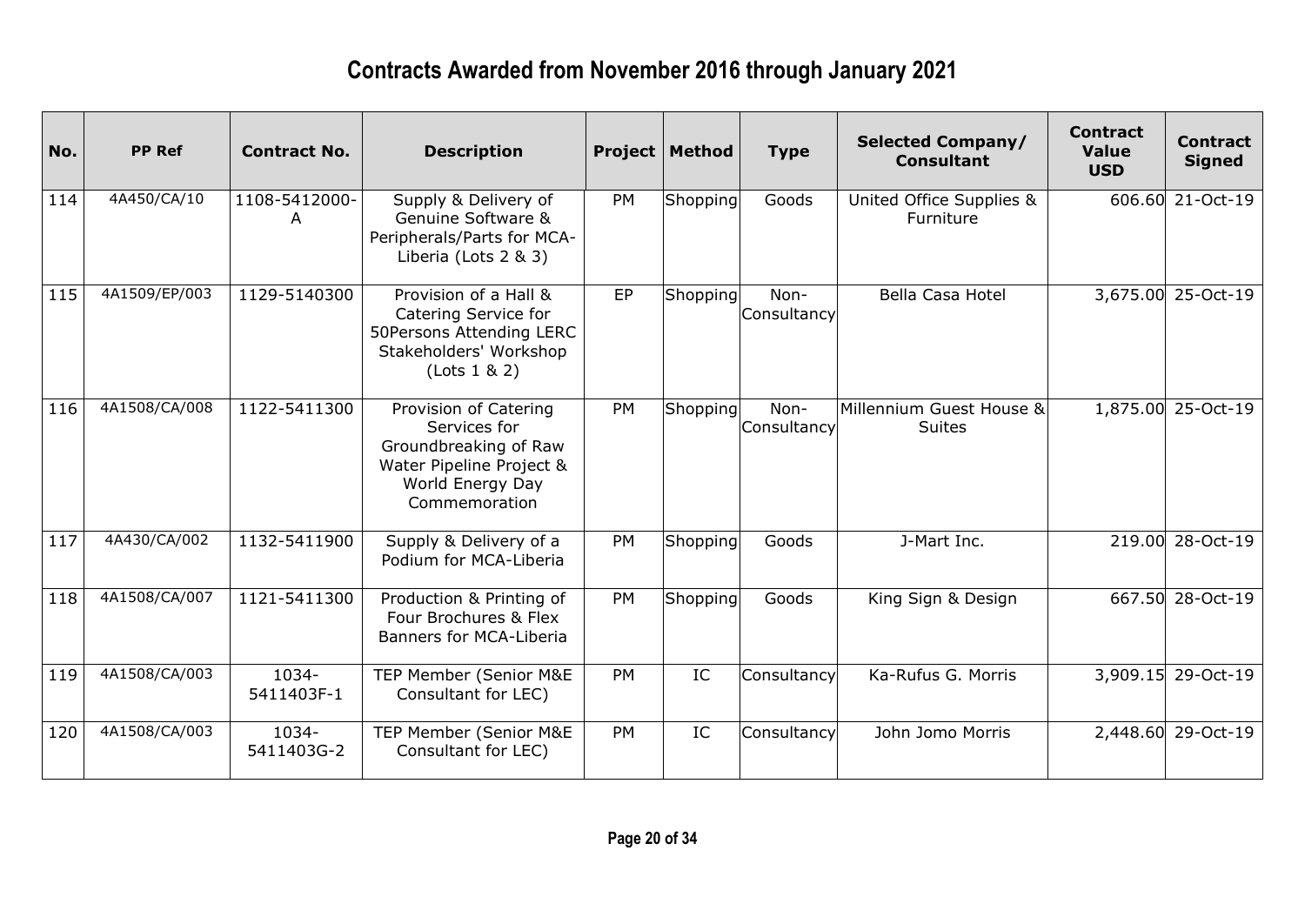| No. | <b>PP Ref</b>   | <b>Contract No.</b> | <b>Description</b>                                                                                                                                           |                      | <b>Project   Method</b> | <b>Type</b>         | <b>Selected Company/</b><br><b>Consultant</b> | <b>Contract</b><br><b>Value</b><br><b>USD</b> | <b>Contract</b><br><b>Signed</b> |
|-----|-----------------|---------------------|--------------------------------------------------------------------------------------------------------------------------------------------------------------|----------------------|-------------------------|---------------------|-----------------------------------------------|-----------------------------------------------|----------------------------------|
|     |                 |                     |                                                                                                                                                              | <b>November 2019</b> |                         |                     |                                               |                                               |                                  |
| 121 | 4A1508/CA/010   | 1114-5140300        | Provision of Fiber Internet<br>Connection with Wi-Fi<br>Access to Two (2) Floors for<br>Liberia Electricity<br><b>Regulatory Commission</b><br>(LERC)        | PM                   | Shopping                | Non-<br>Consultancy | Power Net                                     | 9,800.00                                      | $1-Nov-19$                       |
| 122 | 4A1508/LERC/004 | 1075-514300         | Recruitment of a Consulting<br>Firm to Provide Design,<br>Development,<br>Implementation & Website<br><b>Hosting Services</b>                                | EP                   | <b>CQS</b>              | Services            | <b>HAK Technology</b>                         |                                               | 18,230.00 20-Nov-19              |
|     |                 |                     |                                                                                                                                                              | December 2019        |                         |                     |                                               |                                               |                                  |
| 123 | 4A1508/CA/005-1 | 1134-5410700        | <b>MCAL Training Sessions,</b><br>Events & Workshops leading<br>to CED (Strategic Planning)                                                                  | <b>PM</b>            | Shopping                | Services            | The Farmington Hotel                          | 13,200.00                                     | 9-Dec-19                         |
| 124 | 4A1506/ME/021   | 1124-5310300        | Supply & Delivery of Data<br>Collectors' Uniform & PPEs<br>for LEC Asset and Customer<br>Mapping Study                                                       | <b>EP</b>            | Shopping                | Goods               | <b>Trust Enterprise</b>                       |                                               | 7,080.00 18-Dec-19               |
| 125 | 4A1506/EP/026   | 1105-5130400        | <b>Utility Training Consultant</b><br>for the Establishment of<br><b>Enterprise-Based Training</b><br>Center at the Liberia<br>Electricity Corporation (LEC) | EP                   | <b>QCBS</b>             | Services            | The Tata Power Company<br>Limited             | 972,170.00                                    | 18-Dec-19                        |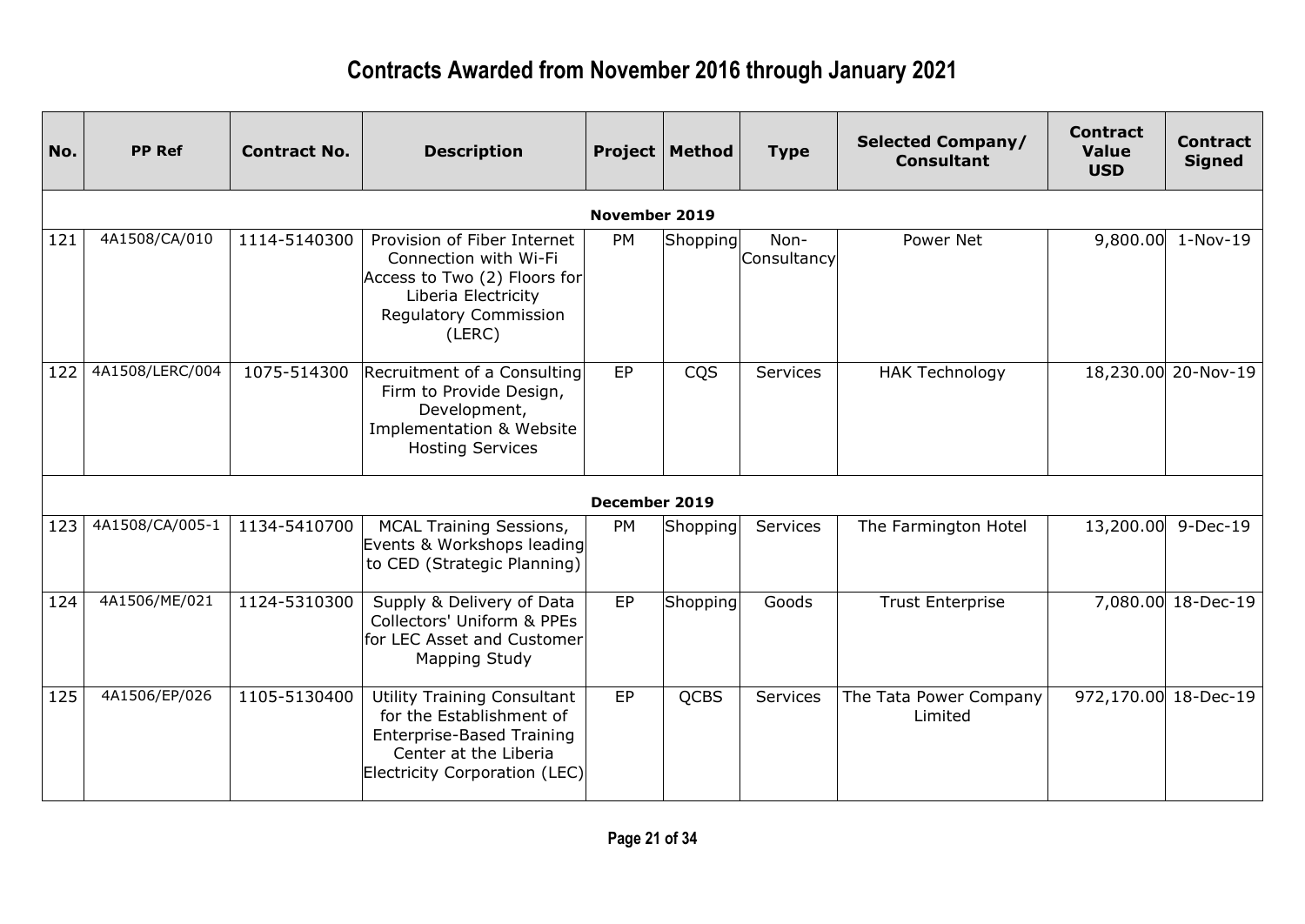| No. | <b>PP Ref</b>  | <b>Contract No.</b> | <b>Description</b>                                                                                                                                                                                                      |              | <b>Project   Method</b> | <b>Type</b> | <b>Selected Company/</b><br><b>Consultant</b>                         | <b>Contract</b><br><b>Value</b><br><b>USD</b> | <b>Contract</b><br><b>Signed</b> |
|-----|----------------|---------------------|-------------------------------------------------------------------------------------------------------------------------------------------------------------------------------------------------------------------------|--------------|-------------------------|-------------|-----------------------------------------------------------------------|-----------------------------------------------|----------------------------------|
| 126 | 4A150/ME/020   | 1115-5310300        | Supply & Delivery of<br>Handheld Tablets for LEC                                                                                                                                                                        | ME           | Shopping                | Goods       | RAJ Enterprises                                                       |                                               | 30,000.00 19-Dec-19              |
| 127 | 4A1506/ME/019  | 1118-5310300        | Printing, Supply & Delivery<br>of Business & Flyers<br>(Assorted Sizes)                                                                                                                                                 | ME           | Shopping                | Goods       | Pro Designs Inc                                                       |                                               | 1,960.00 19-Dec-19               |
| 128 | 4A1506/ME/017  | 1119-5310300        | Production, Supply &<br>Delivery of Outreach &<br>Sensitization Campaign<br>Services (Assorted) for<br>Creation of Awareness on<br><b>LEC Asset &amp; Customer</b><br>Mapping Study (ACMS) for<br>the Period of 90 Days | ME           | Shopping                | Services    | Flomo Theater Inc                                                     |                                               | 8,765.42 20-Dec-19               |
|     |                |                     |                                                                                                                                                                                                                         | January 2020 |                         |             |                                                                       |                                               |                                  |
| 129 | 4A1506/ME/022  | 1123-5310300        | Supply & Delivery of<br><b>Assorted Branded Training</b><br>Materials (Notebooks &<br>Pens) for ACMS Data<br>Collectors'                                                                                                | ME           | Shopping                | Goods       | <b>Graceland International</b><br>Inc                                 | 1,000.00                                      | $9-Jan-20$                       |
| 130 | 4A1507/EP/003  | 1127-5140300        | Provision of Cleaning<br>Services for LERC                                                                                                                                                                              | PM           | Shopping                | Services    | Judith K. Ezika<br>Housekeeping & Janitorial<br>Services Inc, Liberia |                                               | 14,851.97 10-Jan-20              |
| 131 | 4A1507/PSD/001 | 1130-5140800        | Leasing of Temporary Office<br>Space for Customer Service<br>Center (CSC) of the Liberia<br>Electricity Corporation (LEC)                                                                                               | EP           | Shopping                | Services    | <b>Bridgeway Corporation</b>                                          |                                               | 44,100.00 17-Jan-20              |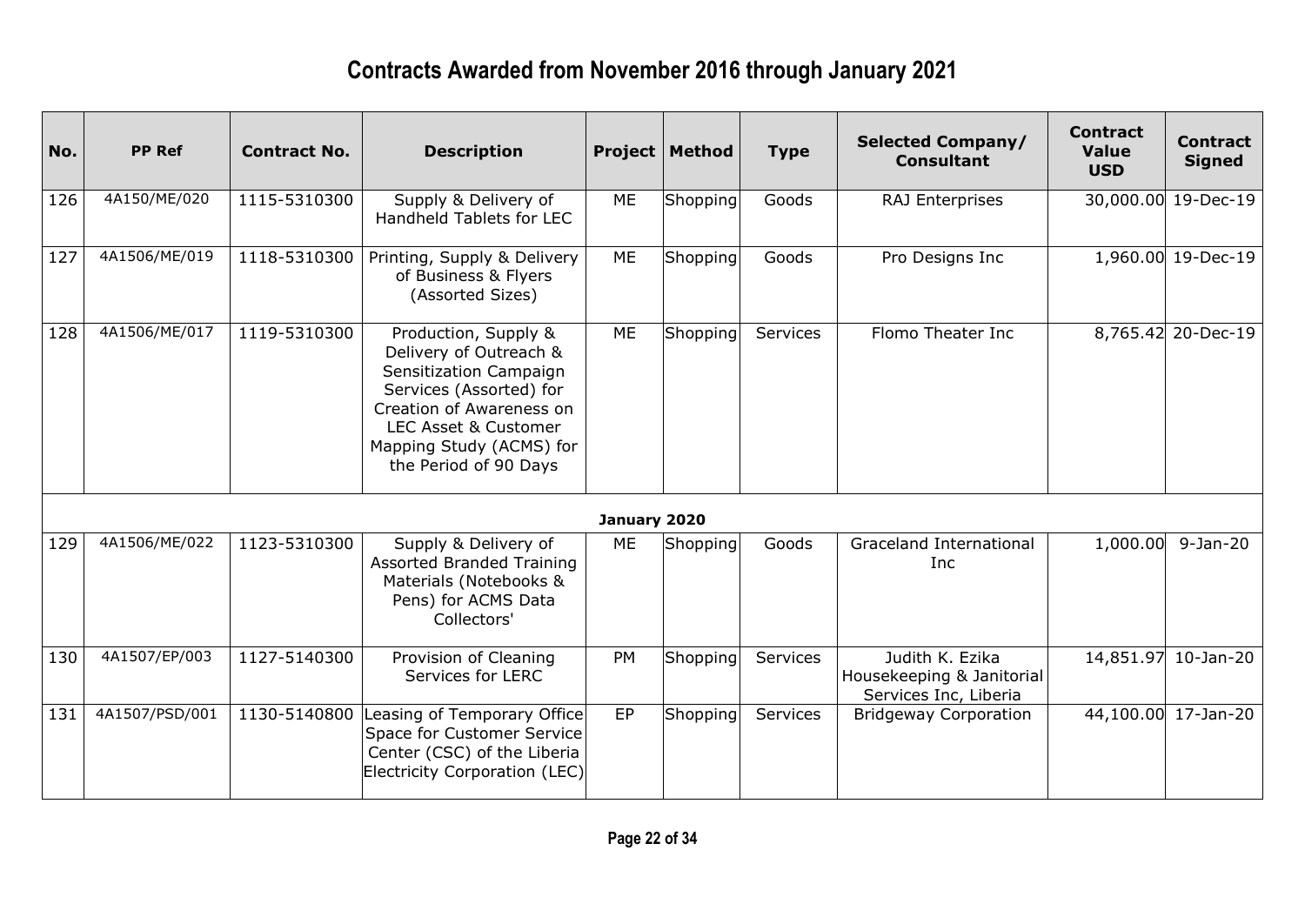| No. | <b>PP Ref</b>   | <b>Contract No.</b> | <b>Description</b>                                                                                                                                                                        |               | <b>Project   Method</b> | <b>Type</b> | <b>Selected Company/</b><br><b>Consultant</b>        | <b>Contract</b><br><b>Value</b><br><b>USD</b> | <b>Contract</b><br><b>Signed</b> |
|-----|-----------------|---------------------|-------------------------------------------------------------------------------------------------------------------------------------------------------------------------------------------|---------------|-------------------------|-------------|------------------------------------------------------|-----------------------------------------------|----------------------------------|
| 132 | 4A1507/EP/013   | 1133-5140800        | Reconstruction &<br>Remodeling of Existing<br><b>Customer Service Center of</b><br>the Liberia Electricity<br>Corporation (LEC)                                                           | <b>EP</b>     | Shopping                | Works       | <b>Starks Foundation</b><br>Incorporated             | 210,538.35 20-Jan-20                          |                                  |
|     |                 |                     |                                                                                                                                                                                           | February 2020 |                         |             |                                                      |                                               |                                  |
| 133 | 4A1506/EP/010-1 | 1104-5140400        | <b>Electricity Cost of Service</b><br>Study (COSS) and the<br>Development of a Cost<br>Reflective Electricity Pricing<br>Model for Liberia Electricity<br>Regulatory Commission<br>(LERC) | <b>EP</b>     | <b>QCBS</b>             | Services    | Tetra Tech ES Inc                                    | 965,163.00 10-Feb-20                          |                                  |
| 134 | 4A1508/CA/011   | 1116-5411900        | Provision of CCTV and<br>Security Camera<br>Maintenance and Repair<br>Services to MCA-Liberia                                                                                             | PM            | Shopping                | Services    | Dynamic Global<br>Technologies (DGT)                 |                                               | 3,930.00 19-Feb-20               |
| 135 | 4A1506/ME/015   | 1117-5130300        | Supply & Delivery of Tools<br>and Equipment for the LEC<br>Asset and Customer<br>Mapping Study                                                                                            | ME            | Shopping                | Goods       | <b>Trust Enterprise</b>                              |                                               | 23,350.00 20-Feb-20              |
| 136 | 4A450/CA/010    | 1126-5412000        | Supply & Delivery of<br>Computer Accessories and a<br>71-inch LED TV Screen for<br>MCA-Liberia                                                                                            | PM            | Shopping                | Goods       | United Office Supplies &<br><b>Equipment Company</b> |                                               | 4,172.72 20-Feb-20               |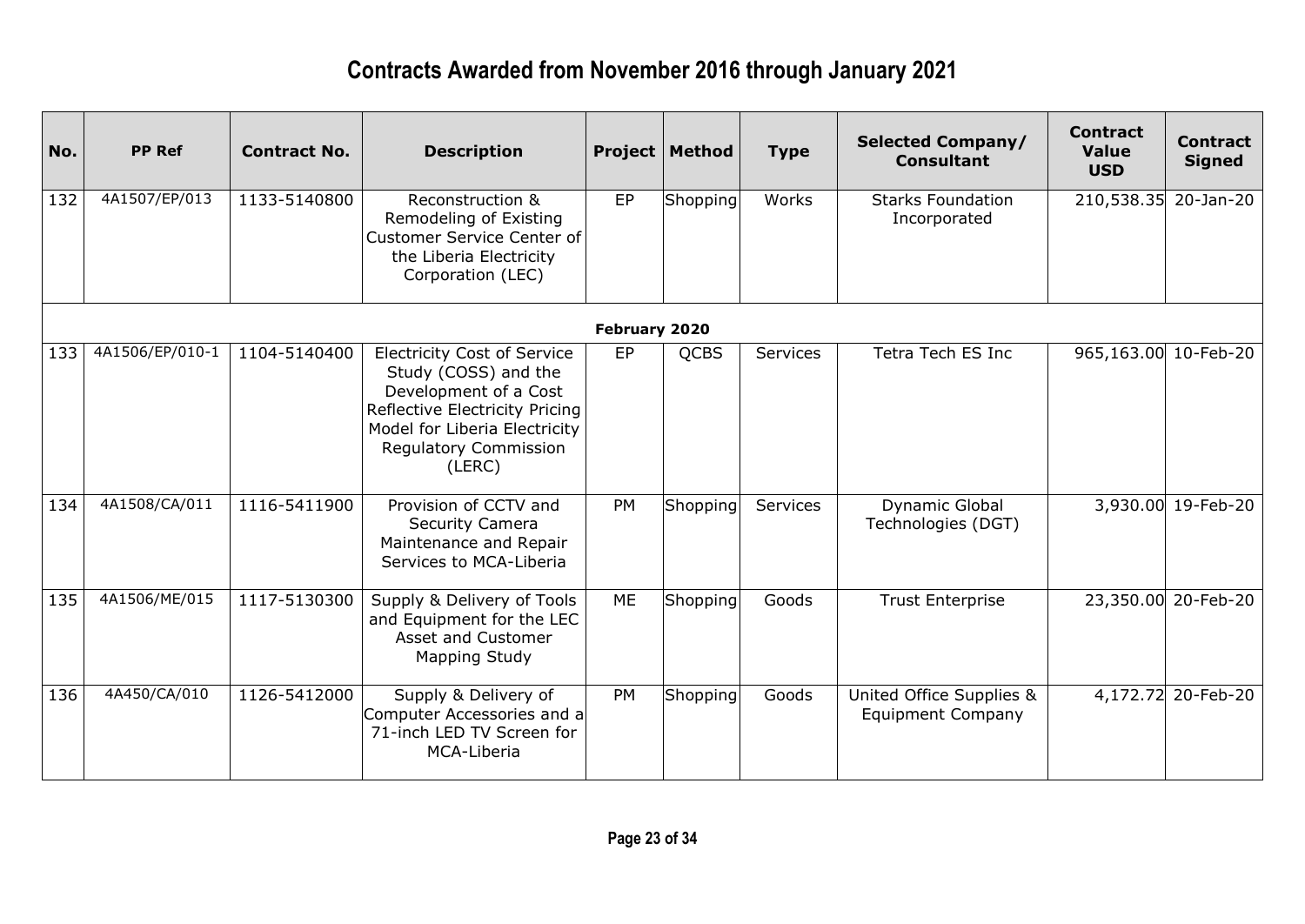| No. | <b>PP Ref</b> | <b>Contract No.</b> | <b>Description</b>                                                                                                                                                                                                                                     |                   | <b>Project   Method</b> | <b>Type</b>     | <b>Selected Company/</b><br><b>Consultant</b>        | <b>Contract</b><br><b>Value</b><br><b>USD</b> | <b>Contract</b><br><b>Signed</b> |
|-----|---------------|---------------------|--------------------------------------------------------------------------------------------------------------------------------------------------------------------------------------------------------------------------------------------------------|-------------------|-------------------------|-----------------|------------------------------------------------------|-----------------------------------------------|----------------------------------|
| 137 | 4A1506/ME/020 | 1128-5140400        | Requirements Development,<br>Advisory Services and<br>Technical Oversight for the<br>Development and<br>Implementation of a<br>Regulatory Information<br>Management System<br>(RIMS) for Liberia Electricity<br><b>Regulatory Commission</b><br>(LERC) | EP                | IC                      | Consulting      | Oumar Ndiaye                                         | 240,955.00                                    | 27-Feb-20                        |
|     |               |                     |                                                                                                                                                                                                                                                        | <b>March 2020</b> |                         |                 |                                                      |                                               |                                  |
| 138 | 4A430/RP/001  | 1143-5220400        | Supply, Delivery and<br>Installation of Office<br>Equipment for the New GSI<br>Unit/MPW                                                                                                                                                                | <b>RP</b>         | Shopping                | Goods           | <b>Beever Communications</b><br>Inc.                 | 19,744.60                                     | 9-Mar-20                         |
| 139 | 4A430/RP/002  | 1144-5220400        | Supply and Delivery of<br>Office Furniture for the New<br><b>GSI Unit/MPW</b>                                                                                                                                                                          | <b>RP</b>         | Shopping                | Goods           | United Office Supplies &<br><b>Equipment Company</b> | 1,900.00                                      | 9-Mar-20                         |
| 140 |               |                     | 1157-5410700 Provision of Accommodation<br>& Meals for MCA-Liberia<br><b>Temporary Stay</b>                                                                                                                                                            |                   |                         | <b>Services</b> | RJL Kendeja Resort &<br>Villas                       |                                               | 59,250.00 24-Mar-20              |
| 141 |               |                     | 1158-5410700 Provision of Accommodation<br>& Meals for MCA-Liberia<br><b>Temporary Stay</b>                                                                                                                                                            |                   |                         | <b>Services</b> | Bella Casa Hotel & Suites                            |                                               | 23,456.00 23-Mar-20              |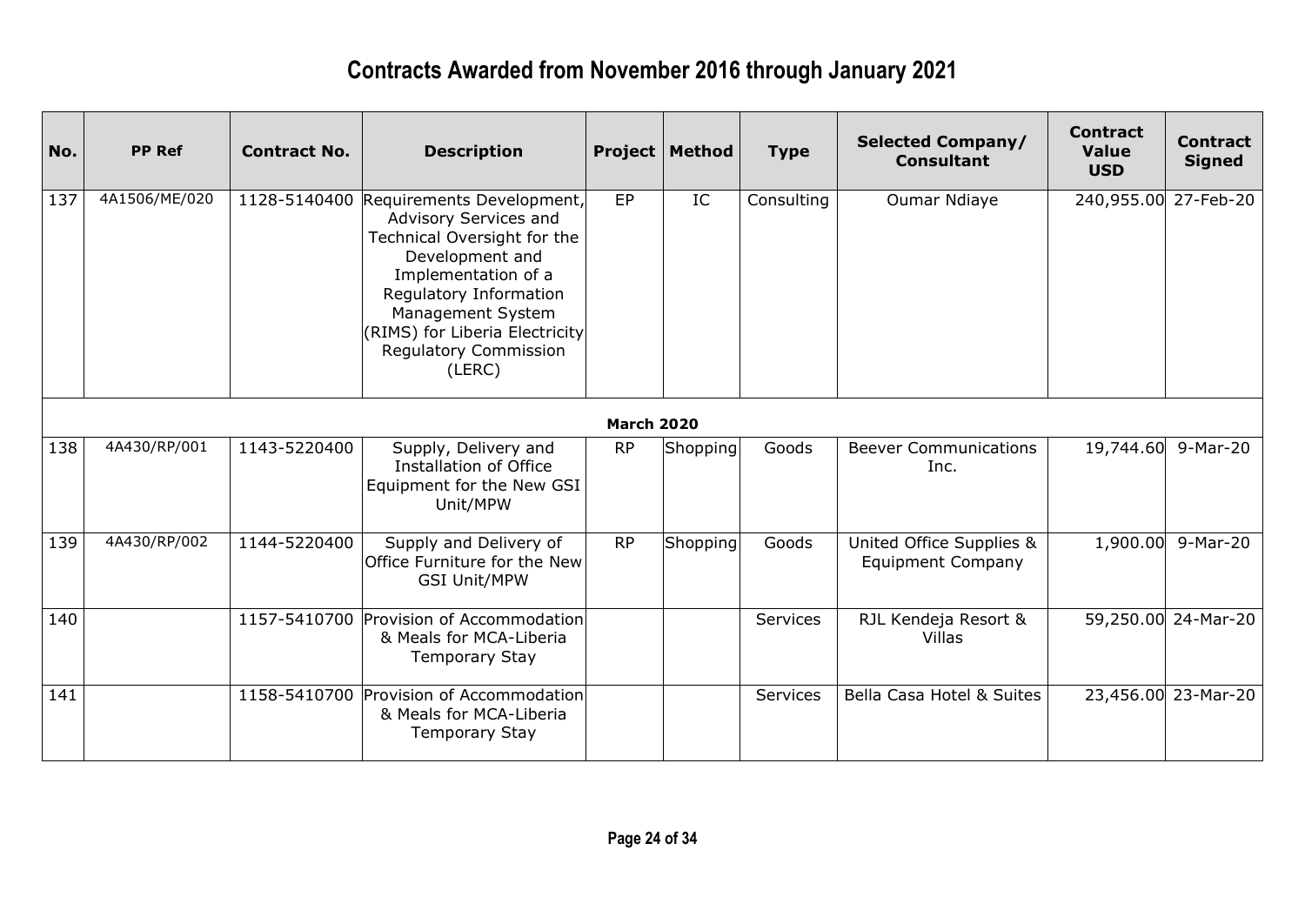| No. | <b>PP Ref</b> | <b>Contract No.</b> | <b>Description</b>                                                                                                                                                                                                      |                   | <b>Project   Method</b> | <b>Type</b> | <b>Selected Company/</b><br><b>Consultant</b> | <b>Contract</b><br><b>Value</b><br><b>USD</b> | <b>Contract</b><br><b>Signed</b> |
|-----|---------------|---------------------|-------------------------------------------------------------------------------------------------------------------------------------------------------------------------------------------------------------------------|-------------------|-------------------------|-------------|-----------------------------------------------|-----------------------------------------------|----------------------------------|
| 142 | 4A1506/ME/025 | 1148-5310300        | Supply & Delivery of Office<br>Equipment for Asset &<br><b>Customer Mapping Study</b>                                                                                                                                   | ME                | Shopping                | Goods       | <b>Electrocity Inc</b>                        | 118,150.00 27-Mar-20                          |                                  |
| 143 | 4A430/PSD/004 | 1131-5140100        | Supply & Delivery if Three<br>Phase 4 Wire LV CT<br><b>Connected Smart</b><br>Prepayment/Switch Meter<br>Enclosure fitted with a<br>Smart MCCB (Molded Case<br>Circuit Breaker) for Liberia<br>Electricity Corporation) | EP                | Shopping                | Goods       | Inhegrid Co. Ltd                              | 203,436.00 30-Mar-20                          |                                  |
| 144 | 4A1506/ME/018 | 1120-5310300        | Production, Delivery &<br>Broadcast of Radio Jingles<br>(Assorted) for Creation of<br>Awareness in LEC Asset<br><b>Customer &amp; Mapping Study</b><br>(ACMS)                                                           | ME                | Shopping                | Goods       | Flomo Theater Inc                             |                                               | 8,037.00 26-Mar-20               |
|     |               |                     |                                                                                                                                                                                                                         | <b>April 2020</b> |                         |             |                                               |                                               |                                  |
| 145 | 4A1507/CA/015 |                     | 1163-5412000 Provision of WebEx Services<br>to MCA Liberia                                                                                                                                                              | <b>PM</b>         | <b>DC</b>               | Services    | <b>Iridium Solutions Inc</b>                  | 5,543.00                                      | $1-Apr-20$                       |
| 146 | 4A1506/ME/028 | 1139-5310300        | Supply and Delivery of<br>Double Cabin Pick-up<br>Vehicle for Asset and<br><b>Customer Mapping Study</b><br>(ACMS) of Liberia Electricity<br>Corporation (LEC)                                                          | ME                | Shopping                | Goods       | Toyota Gibraltar<br>Stockholdings Ltd         |                                               | 25,966.34 21-Apr-20              |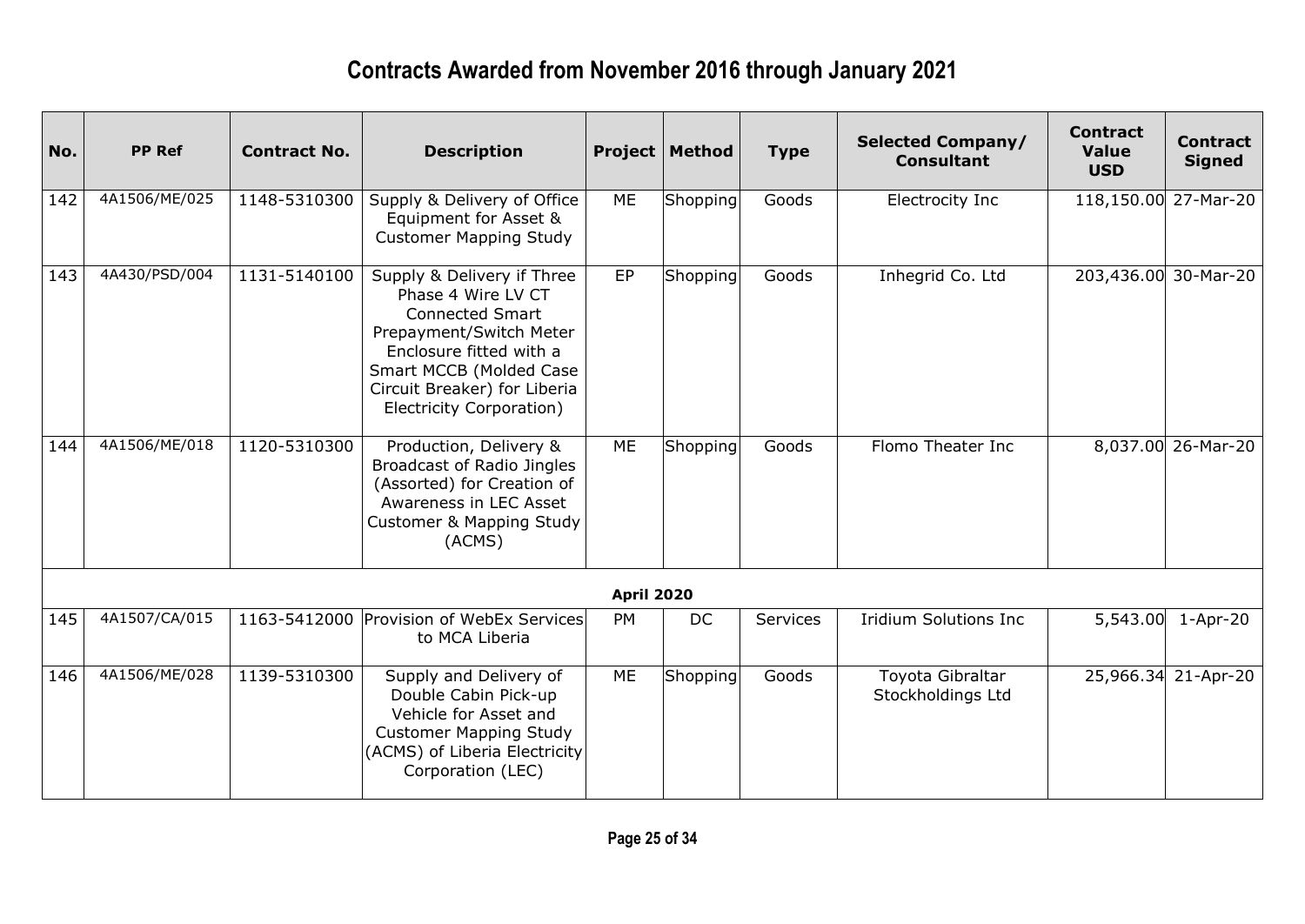| No. | <b>PP Ref</b>                                     | <b>Contract No.</b> | <b>Description</b>                                                                                                                                                                           |                  | <b>Project   Method</b> | <b>Type</b> | <b>Selected Company/</b><br><b>Consultant</b>        | <b>Contract</b><br><b>Value</b><br><b>USD</b> | <b>Contract</b><br><b>Signed</b> |
|-----|---------------------------------------------------|---------------------|----------------------------------------------------------------------------------------------------------------------------------------------------------------------------------------------|------------------|-------------------------|-------------|------------------------------------------------------|-----------------------------------------------|----------------------------------|
| 147 | 4A430/LERC/003-1  1125-5140800A<br>/ 4A430/EP/005 |                     | Supply & Delivery of One<br>(1) Off-Road Standard<br>Utility Vehicle (SUV) and<br>Three (3) 4x4 Double-Cabin<br>Pickups for LERC & LEC<br><b>Customer Service Center</b><br>Lot <sub>1</sub> | EP               | Shopping                | Goods       | Toyota Gibraltar<br>Stockholdings Ltd                | 114,755.33                                    | 24-Apr-20                        |
| 148 | 4A430/LERC/003-1 1125-5140300B<br>/ 4A430/EP/005  |                     | Supply & Delivery of One<br>(1) Sedan for LEC Customer<br>Service Center Lot 2                                                                                                               | EP               | Shopping                | Goods       | Elias Antoune Motors                                 |                                               | 16,893.55 24-Apr-20              |
| 149 | 4A1506/ME/027                                     | 1138-5310300        | <b>ACMS Additional Insulated</b><br><b>Bucket Trucks</b>                                                                                                                                     | ME               | Shopping                | Goods       | Triple K Trade & Service<br><b>SAL Offshore</b>      | 171,500.00 27-Apr-20                          |                                  |
|     |                                                   |                     |                                                                                                                                                                                              | <b>May 2020</b>  |                         |             |                                                      |                                               |                                  |
| 150 | 4A1507/ESP/002                                    | 1153-5140900        | Supply & Delivery of Office<br><b>Equipment for Gender TA</b><br>and MME GSIU                                                                                                                | EP               | Shopping                | Goods       | Office Express<br>Incorporated                       |                                               | 12,170.00 20-May-20              |
| 151 | 4A1507/ESP/003                                    | 1154-5140900        | Supply & Delivery of Office<br><b>Furniture for Gender TA</b>                                                                                                                                | EP               | Shopping                | Goods       | United Office Supplies &<br><b>Equipment Company</b> |                                               | 1,774.20 29-May-20               |
|     |                                                   |                     |                                                                                                                                                                                              | <b>June 2020</b> |                         |             |                                                      |                                               |                                  |
| 152 | 4A450/RP/013                                      | 1149-5220200        | Customization and<br>Implementation of a Road<br>Asset Management System<br>(RAMS) for Liberia                                                                                               | <b>RP</b>        | <b>QCBS</b>             | Works       | <b>NEXTEC Industrial</b><br>Technologies (Pty) Ltd   | 835,315.70                                    | $2-Jun-20$                       |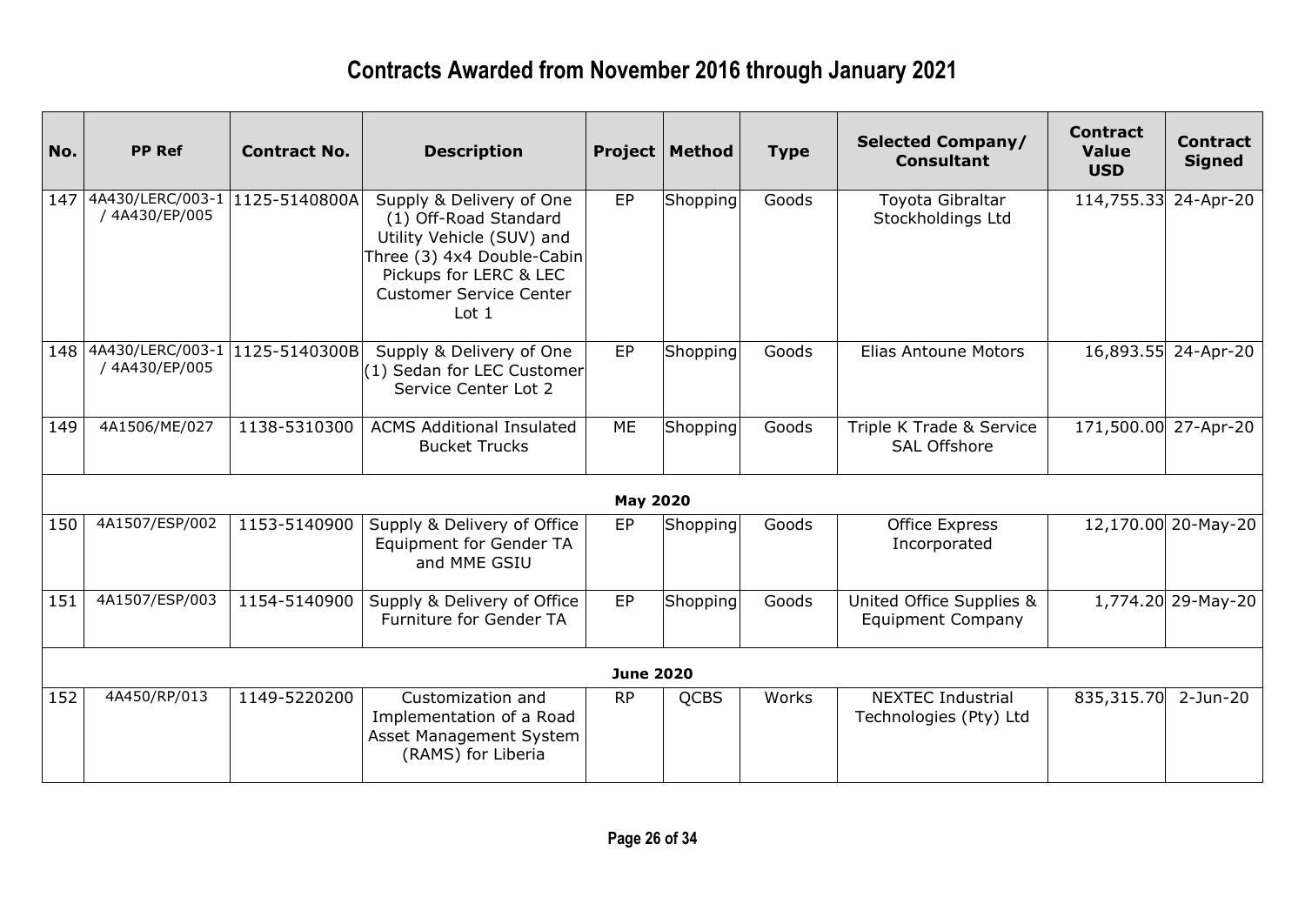| No. | <b>PP Ref</b>  | <b>Contract No.</b> | <b>Description</b>                                                                                           |                  | <b>Project   Method</b> | <b>Type</b> | <b>Selected Company/</b><br><b>Consultant</b> | <b>Contract</b><br><b>Value</b><br><b>USD</b> | <b>Contract</b><br><b>Signed</b> |
|-----|----------------|---------------------|--------------------------------------------------------------------------------------------------------------|------------------|-------------------------|-------------|-----------------------------------------------|-----------------------------------------------|----------------------------------|
| 153 | 4A1508/CA/008  | 1152-5411300        | <b>MCA-L Strategic</b><br><b>Communications Plan</b><br>Implementation (LEC's Anti-<br>Power Theft Campaign) | <b>PM</b>        | Shopping                | Services    | <b>Graceland International</b><br><b>Inc</b>  |                                               | 20,150.00 19-Jun-20              |
| 154 | 4A1506/ME/023  | 1140-5310300        | Provision of Hall, Room &<br>Meals for LEC ACMS<br>Training Workshop Sessions                                | ME               | Shopping                | Services    | Bella Casa Hotel                              |                                               | 78,530.00 19-Jun-20              |
| 155 | 4A1508/CA/003  | 1034-<br>5411403H-1 | TEP Member (Senior M&E<br>Consultant for LEC) Re-<br>Launch                                                  | <b>PM</b>        | IC                      | Consulting  | <b>Guy Oswald Demtare</b>                     |                                               | 2,994.60 22-Jun-20               |
| 156 | 4A1508/CA/003  | 1034-<br>5411403F-2 | TEP Member (Senior M&E<br>Consultant for LEC) Re-<br>Launch                                                  | <b>PM</b>        | IC                      | Consulting  | Ka-Rufus Morris                               |                                               | 3,823.75 22-Jun-20               |
| 157 | 4A1507/ESP/004 | 1155-5140900        | Gender TA Workshop                                                                                           | EP               | Shopping                | Services    | Lila Brown Inc                                |                                               | 450.00 24-Jun-20                 |
| 158 | 4A1508/CA/008  | 1164-5411300        | Printing, Supply & Delivery<br>of Manuals for Ministry of<br>Public Works                                    | PM               | Shopping                | Goods       | King Sign and Design                          |                                               | 283.70 25-Jun-20                 |
| 159 | 4A430/LERC/002 | 1161-5140300        | Supply, Delivery &<br><b>Installation of Additional</b><br>Office Furniture for LERC                         | EP               | Shopping                | Goods       | United Office Supplies &<br>Equipment         |                                               | 16,728.08 26-Jun-20              |
|     |                |                     |                                                                                                              | <b>July 2020</b> |                         |             |                                               |                                               |                                  |
| 160 | 4A1506/ME/016  | 1141-5310300        | Provision of Vehicle Rental<br>Services for ACMS LEC                                                         | ME               | Shopping                | Goods       | YAP Enterprises Inc                           | 81,600.00                                     | $2-Jul-20$                       |
| 161 | 4A430/GSI/001  | 1109-5140800        | Supply, Delivery &<br>Installation of Furniture for                                                          | EP               | Shopping                | Goods       | Office Ideas                                  |                                               | 17,236.36 19-Jul-20              |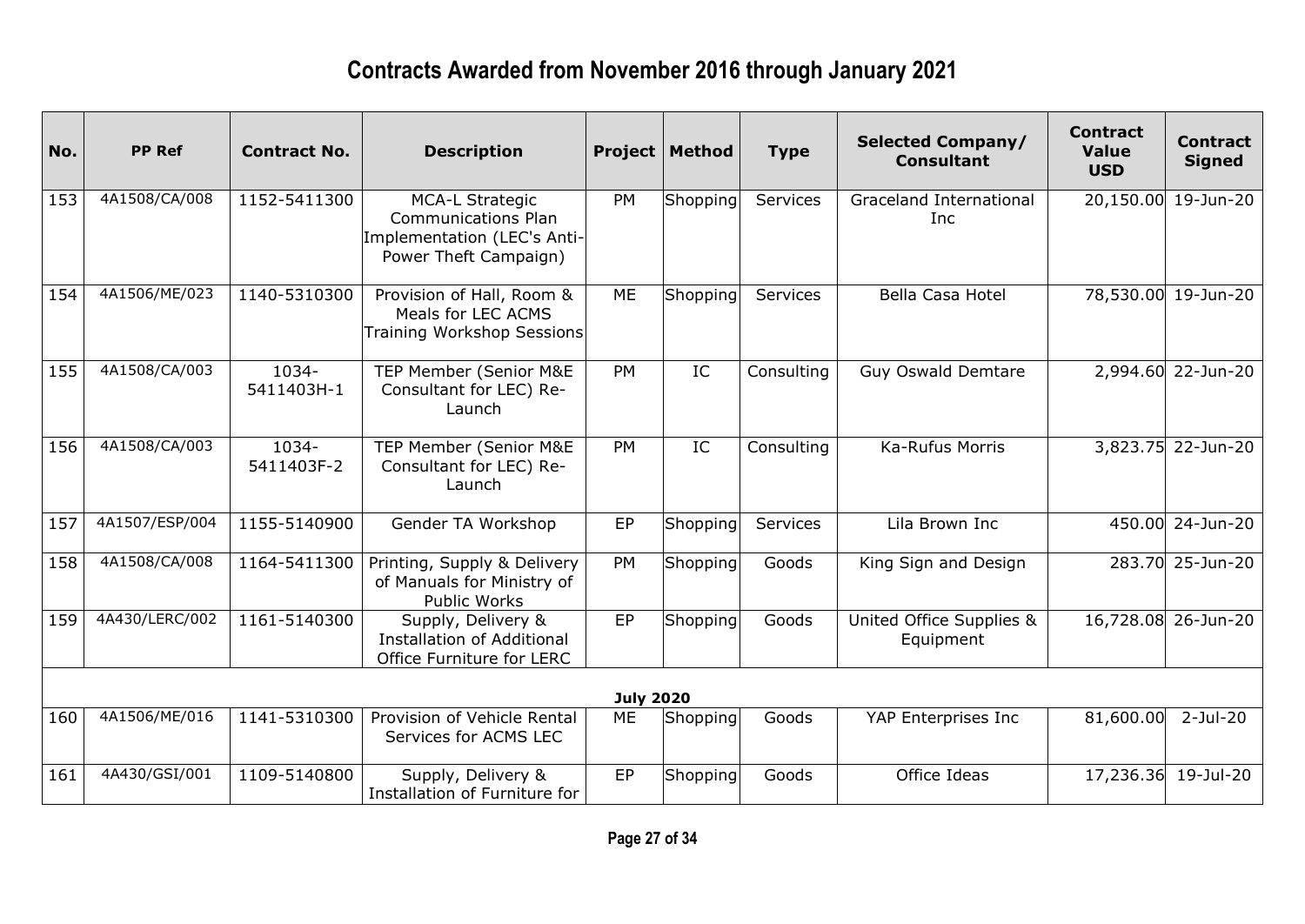| No. | <b>PP Ref</b>        | <b>Contract No.</b> | <b>Description</b>                                                                                                                 |           | <b>Project   Method</b> | <b>Type</b> | <b>Selected Company/</b><br><b>Consultant</b>        | <b>Contract</b><br><b>Value</b><br><b>USD</b> | <b>Contract</b><br><b>Signed</b> |
|-----|----------------------|---------------------|------------------------------------------------------------------------------------------------------------------------------------|-----------|-------------------------|-------------|------------------------------------------------------|-----------------------------------------------|----------------------------------|
|     |                      |                     | Customer Service Center at<br>Waterside of Liberia<br><b>Electricity Corporation</b>                                               |           |                         |             |                                                      |                                               |                                  |
| 162 | 4A450/CA/015         | 1171-5130300        | Provision of WebEx Service<br>to Liberia Electricity<br>Corporation (LEC)                                                          | PM        | <b>DC</b>               | Services    | <b>Iridium Solutions Inc</b>                         | 5,543.00                                      | 20-Jul-20                        |
| 163 | 4A450/CA/016         | 1147-5411400        | <b>MCA-Liberia Compact</b><br>Completion Report (CCR)<br>Consultant                                                                | <b>PM</b> | IC                      | Consulting  | Dr. Charles M. Balina                                | 126,526.90                                    | 22-Jul-20                        |
| 164 | 41508/CA/003-1       | 1034-<br>5411403F-3 | TEP Member (Data Quality<br>Review Consultant)                                                                                     | PM        | IC                      | Consulting  | Ka-Rrufus G. Morris                                  |                                               | 5,462.50 22-Jul-20               |
| 165 | 41508/CA/003-1       | 1034-<br>5411403D-3 | TEP Member (Data Quality<br>Review Consultant)                                                                                     | <b>PM</b> | IC                      | Consulting  | Gary W. Foster                                       |                                               | 7,200.00 22-Jul-20               |
| 166 | 4A450/CA/014         | 1170-5130300        | Supply, Delivery &<br>Installation of Video<br>Conferencing System &<br>Equipment for LEC                                          | PM        | Shopping                | Goods       | <b>Beever Communications</b><br>Inc.                 | 25,365.00                                     | 30-Jul-20                        |
|     | 167 4A430/PSD/002/00 | 1110-5140800        | Supply, Delivery &<br>Installation of Information<br>Technology Infrastructure &<br>Other Equipment for CSC at<br>Waterside of LEC | EP        | Shopping                | Goods       | United Office Supplies &<br><b>Equipment Company</b> | 70,113.15                                     | 30-Jul-20                        |
|     |                      |                     |                                                                                                                                    |           |                         |             |                                                      |                                               |                                  |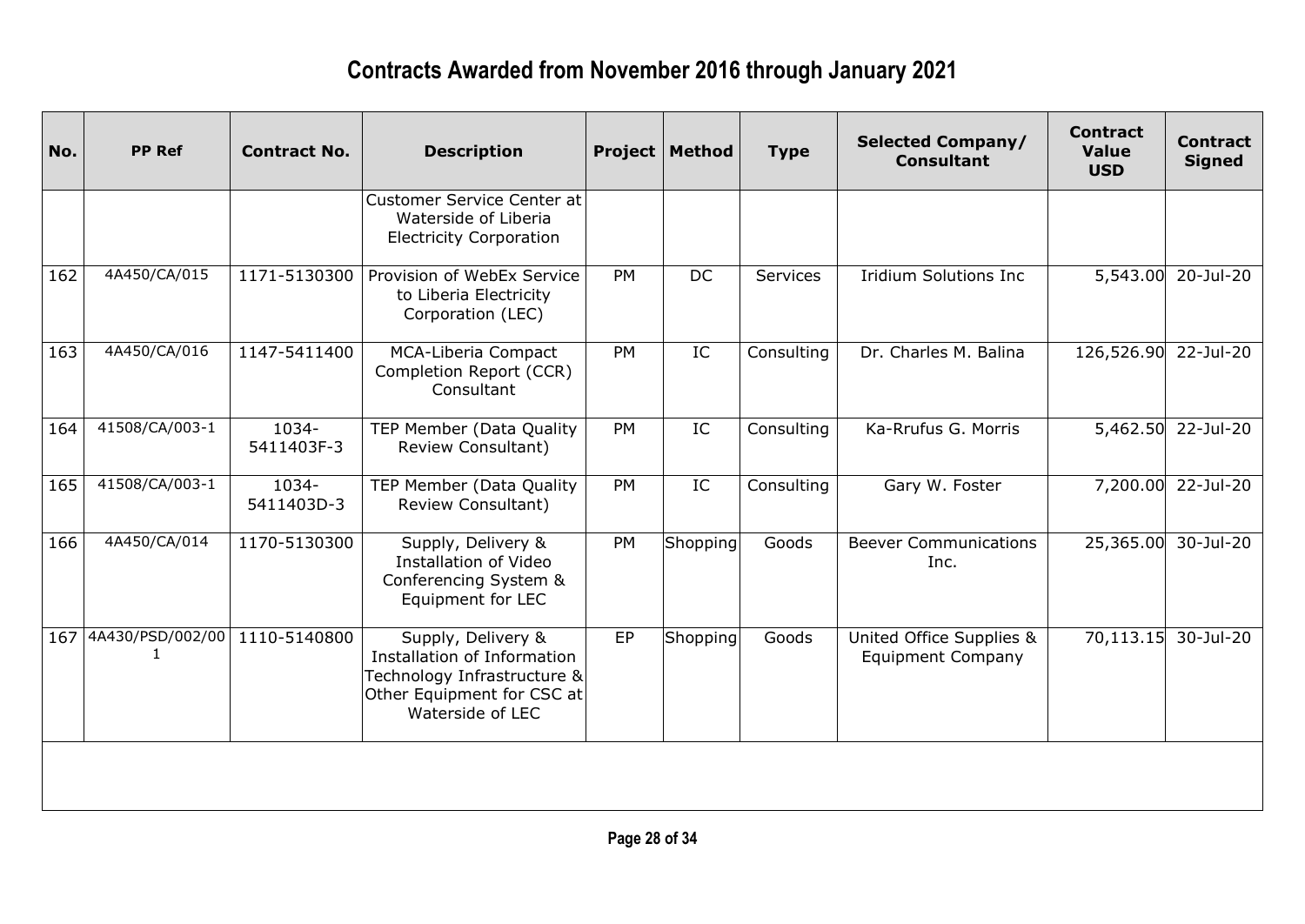| No. | <b>PP Ref</b> | <b>Contract No.</b> | <b>Description</b>                                                                     |                | <b>Project   Method</b> | <b>Type</b> | <b>Selected Company/</b><br><b>Consultant</b>  | <b>Contract</b><br><b>Value</b><br><b>USD</b> | <b>Contract</b><br><b>Signed</b> |
|-----|---------------|---------------------|----------------------------------------------------------------------------------------|----------------|-------------------------|-------------|------------------------------------------------|-----------------------------------------------|----------------------------------|
|     |               |                     |                                                                                        | August 2020    |                         |             |                                                |                                               |                                  |
| 168 | 4A1506/EP/016 | 1145-5411400        | <b>Contract Management</b><br>Consultant                                               | EP             | IC                      | Services    | Muvenga Manjonjo                               |                                               | 105,854.77 20-Aug-20             |
| 169 | 4A450/CA/015  | 1162-5411400        | MCA-Liberia Archiving<br><b>System &amp; Services</b>                                  | PM             | Shopping                | Services    | Mwentana Consulting &<br>Technology Group, Inc |                                               | 133,900.00 25-Aug-20             |
|     |               |                     |                                                                                        | September 2020 |                         |             |                                                |                                               |                                  |
| 170 | 4A1506/ME/034 | 1181-5310300        | Supply and Delivery of<br>COVID-19 Personal<br>Protective Supplies for MCA-<br>Liberia | ME             | Shopping                | Goods       | Harbel Supermarket<br>Corporation              |                                               | 16,165.00 4-Sept-20              |
| 171 | 4A1509/EP/32  | 1186-5410400        | Dropbox for RIMS Bidding<br>Documents                                                  | EP             | DC                      | Goods       | Dropbox                                        |                                               | 720.00 11-Sep-20                 |
| 172 | 4A1506/EP/029 | 1174-5130300        | Supply & Delivery of<br>Laptops for UTC Training                                       | EP             | Shopping                | Goods       | <b>Beever Communications</b><br>Inc.           |                                               | 20,400.00 18-Sept-20             |
| 173 | 4A1509/EP/31  | 1185-5130300        | Zoom Subscription Online                                                               | EP             | DC                      | Services    | Zoom Online                                    |                                               | 1,999.00 18-Sept-20              |
| 174 | 4A1506/ME/014 | 1178-5310300        | Production, Supply &<br>Delivery of ACMS Asset Pole<br>Tags                            | <b>ME</b>      | Shopping                | Goods       | Leodium Management<br>Services Limited         |                                               | 14,200.00 25-Sept-20             |
| 175 | 4A1506/EP/030 | 1175-5310300        | Supply & Delivery of<br>Handheld Tablets for UTC<br>Training                           | EP             | Shopping                | Goods       | Holler West Africa Ltd                         |                                               | 11,300.00 28-Sept-20             |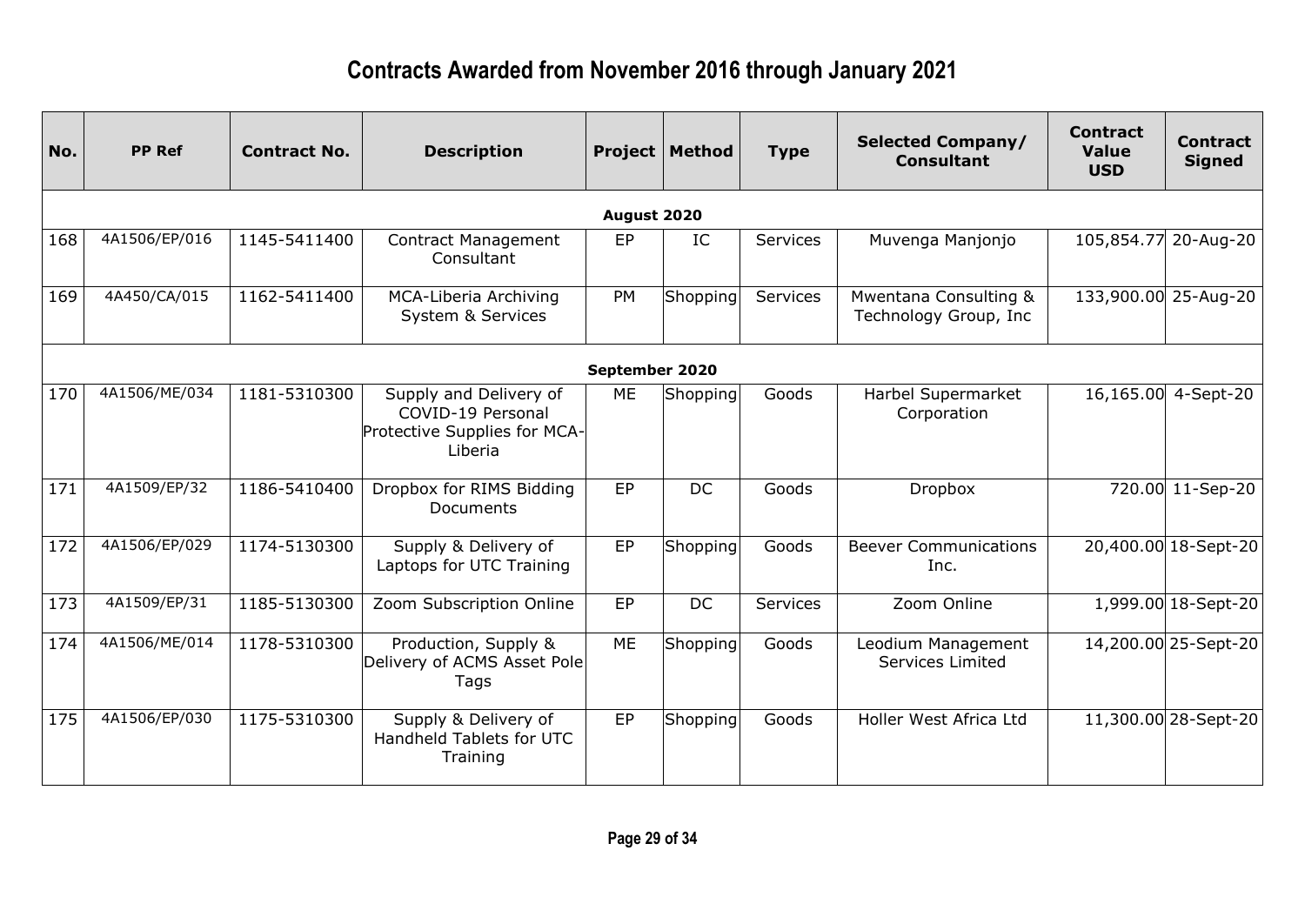| No. | <b>PP Ref</b>    | <b>Contract No.</b> | <b>Description</b>                                                                                                                                                        |               | <b>Project   Method</b> | <b>Type</b> | <b>Selected Company/</b><br><b>Consultant</b> | <b>Contract</b><br><b>Value</b><br><b>USD</b> | <b>Contract</b><br><b>Signed</b> |
|-----|------------------|---------------------|---------------------------------------------------------------------------------------------------------------------------------------------------------------------------|---------------|-------------------------|-------------|-----------------------------------------------|-----------------------------------------------|----------------------------------|
| 176 | 4A1508/CA/008    | 1167-5411300        | Design, Production, Supply<br>& Delivery of Promotional<br>Materials & Supply &<br>Delivery of Video Production<br>Equipment (Lots 1 & 2)                                 | PM            | Shopping                | Goods       | Graceland International<br>Inc                |                                               | 16,185.00 28-Sept-20             |
| 177 | 4A150/ME/001     | 1159-5310100        | Senior Monitoring &<br>Evaluation (M&E)<br>Consultant for Liberia<br>Electricity Corporation (LEC)                                                                        | <b>ME</b>     | IC                      | Consulting  | Egbe Awo Egbe                                 |                                               | 75,125.00 30-Sept-20             |
|     |                  |                     |                                                                                                                                                                           | October 2020  |                         |             |                                               |                                               |                                  |
| 178 | 4A1506/ME/024    | 1172-5130300        | Temporary Office Rental on<br>the Tubman Boulevard,<br>Monrovia Liberia of Leasing<br>Temporary Office Space for<br><b>ACMS (Field Operations)</b><br>Field Offices Lot 2 | ME            | Shopping                | Services    | <b>Bridgeway Corporation</b>                  |                                               | 18,900.00 23-Oct-20              |
|     |                  |                     |                                                                                                                                                                           | November 2020 |                         |             |                                               |                                               |                                  |
| 179 | 4A1506/RP/027    | 1183-5220400        | Supply & Delivery of IT<br><b>Equipment for NRF</b>                                                                                                                       | <b>RP</b>     | Shopping                | Goods       | Office Ideas                                  | 23,740.91                                     | 3-Nov-20                         |
| 180 | 4A430/LERC/001-3 | 1188-5140300        | Supply, Delivery &<br>Broadcasting of Jingles &<br>Digital Media Services for<br><b>LERC</b>                                                                              | EP            | Shopping                | Services    | Flomo Theater Inc                             | 12,327.28                                     | $9-Nov-20$                       |
| 181 | 4A1506/RP/028    | 1184-5220400        | Supply, Delivery &<br>Installation of Office<br>Security IT Equipment for<br><b>NRF</b>                                                                                   | <b>RP</b>     | Shopping                | Services    | United Office Supplies &<br>Equipment         |                                               | 20,565.00 11-Nov-20              |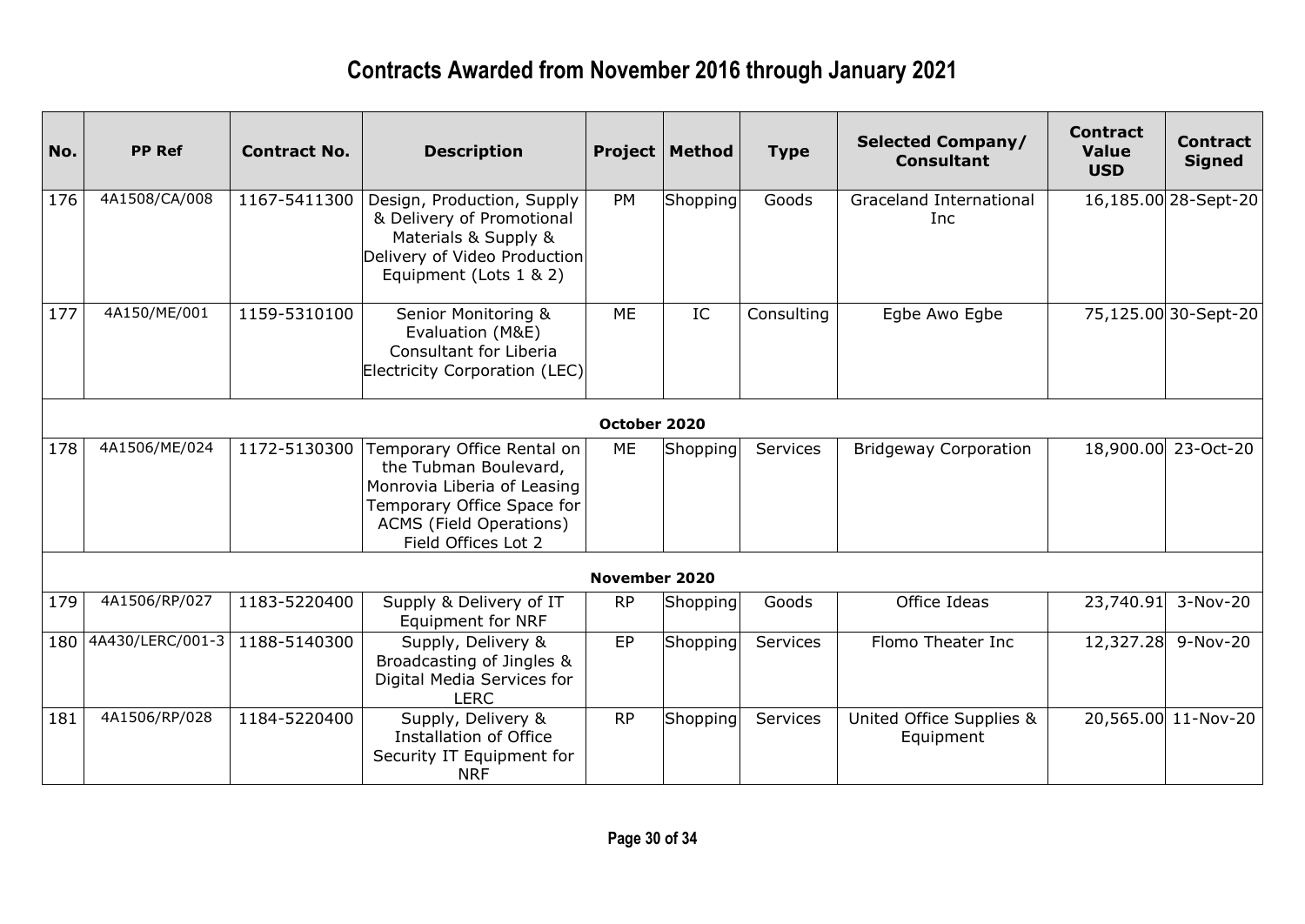| No. | <b>PP Ref</b>                    | <b>Contract No.</b> | <b>Description</b>                                                                                                                                  |               | <b>Project   Method</b> | <b>Type</b> | <b>Selected Company/</b><br><b>Consultant</b> | <b>Contract</b><br><b>Value</b><br><b>USD</b> | <b>Contract</b><br><b>Signed</b> |
|-----|----------------------------------|---------------------|-----------------------------------------------------------------------------------------------------------------------------------------------------|---------------|-------------------------|-------------|-----------------------------------------------|-----------------------------------------------|----------------------------------|
| 182 | 4A1507/CA/016                    | 1176-5411400        | <b>Financial Consultant</b>                                                                                                                         | PM            | IC                      | Consulting  | Kennedy Auka                                  |                                               | 74,098.00 12-Nov-20              |
| 183 | 4A1508/CA/008                    | 1189-5411300        | Supply, Delivery,<br>Broadcasting & Hosting Live<br>Shows for MCA-Liberia                                                                           | PM            | Shopping                | Services    | Okay Communications,<br>Inc (Okay FM)         |                                               | 10,200.00 16-Nov-20              |
| 184 | 4A1508/CA/008                    | 1190-5411300        | Supply & Delivery of<br>Monthly Wall Photos<br>Calendars & Billboards                                                                               | <b>PM</b>     | Shopping                | Goods       | <b>Graceland International</b><br>Inc         |                                               | 23,000.00 17-Nov-20              |
| 185 | 4A1506/ME/026                    | 1173-5310300        | Asset and Customer<br>Mapping Study (ACMS)<br>Geo-Information System<br>(GIS) for Liberia Electricity<br>Corporation (LEC)-Relaunch                 | <b>ME</b>     | IC                      | Consulting  | Amit Epstein                                  |                                               | 45,512.40 18-Nov-20              |
|     |                                  |                     |                                                                                                                                                     | December 2020 |                         |             |                                               |                                               |                                  |
| 186 | 4A450/RP/019                     | 1208-5220100        | Provision of a Hall and One<br>Breakout Room for MPW &<br><b>NRF Road Asset</b><br>Management System<br>(RAMS) Training Workshop<br><b>Sessions</b> | <b>RP</b>     | Shopping                | Services    | Mamba Point Hotel                             | 6,136.36                                      | $1 - Dec-20$                     |
| 187 | 4A1507/CA/017                    | 1191-5411700        | <b>Clearing Agent Services</b>                                                                                                                      | PM            | Shopping                | Services    | Astech Clearing and<br>Forwarding             | 2,422.00                                      | $2-Dec20$                        |
| 188 | 4A430/LERC/001-1   1180-5140300- | A                   | Supply, Delivery &<br><b>Installation of Additional</b><br>Office IT Equipment &<br>Software for LERC (Lot 1)                                       | EP            | CB                      | Goods       | <b>Electrocity Incorporated</b>               | 77,000.00                                     | 3-Dec-20                         |
| 189 | 4A1506/ME/006                    | 1165-5310100        | Data Quality Review<br>Consultant                                                                                                                   | ME            | <b>QCBS</b>             | Services    | Crisil Risk & Infrastructure<br>Solutions Inc | 199,302.00 12-Dec-20                          |                                  |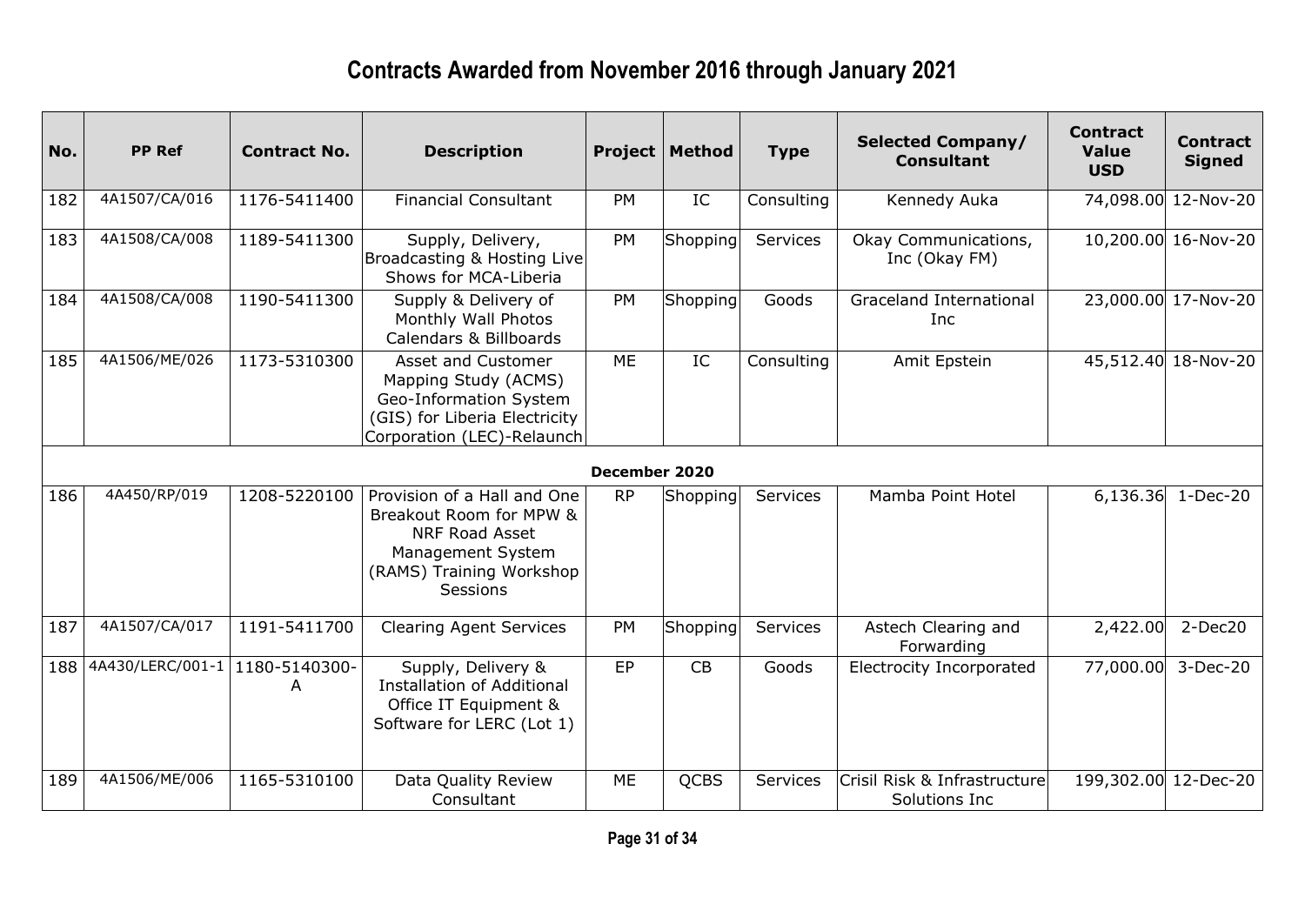| No. | <b>PP Ref</b>                    | <b>Contract No.</b> | <b>Description</b>                                                                                                                                                                             |           | <b>Project   Method</b> | <b>Type</b> | <b>Selected Company/</b><br><b>Consultant</b> | <b>Contract</b><br><b>Value</b><br><b>USD</b> | <b>Contract</b><br><b>Signed</b> |
|-----|----------------------------------|---------------------|------------------------------------------------------------------------------------------------------------------------------------------------------------------------------------------------|-----------|-------------------------|-------------|-----------------------------------------------|-----------------------------------------------|----------------------------------|
|     |                                  |                     |                                                                                                                                                                                                |           |                         |             |                                               |                                               |                                  |
| 190 | 4A430/LERC/001-1   1180-5140300- | B                   | Supply, Delivery &<br><b>Installation of Additional</b><br>Office IT Equipment &<br>Software for LERC (Lot 2)                                                                                  | EP        | CB                      | Goods       | <b>Electrocity Incorporated</b>               |                                               | 28,000.00 16-Dec-20              |
| 191 | 4A450/RP/018                     | 1202-5410100        | Supply and Delivery of MS<br><b>Office Standard License</b><br>(SAPk OLP Gov)                                                                                                                  | <b>RP</b> | Shopping                | Services    | Iridium Solutions Inc.                        |                                               | 5,709.24 17-Dec-20               |
| 192 | 4A450/RP/017                     | 1201-5220100        | Supply, Delivery &<br><b>Installation of Office</b><br>Equipment & Supplies for<br><b>RAMS</b>                                                                                                 | <b>RP</b> | Shopping                | Goods       | Office Ideas                                  |                                               | 38,872.00 17-Dec-20              |
| 193 | 4A450/RP/016                     | 1200-522016         | Supply & Delivery of Data<br><b>Collection Equipment &amp;</b><br><b>Supplies</b>                                                                                                              | <b>RP</b> | Shopping                | Goods       | <b>Trust Enterprise</b>                       |                                               | 32,314.00 17-Dec-20              |
| 194 | 4A1508/CA/008                    | 1192-5411300        | Provision of Catering<br>Services for MCA-Liberia<br>Meetings with Project<br>Affected Communities in<br>Harrisburg and White Plains,<br>Media Editors and<br>Community Leaders in<br>Monrovia | PM        | Shopping                | Services    | La Jolla Spice                                |                                               | 2,162.50 21-Dec-20               |
| 195 | 4A1508/CA/008                    | 1195-5411300        | Design, Production, Supply<br>& Delivery of Fishery<br><b>Booklet</b>                                                                                                                          | PM        | Shopping                | Goods       | Graceland International<br>Inc                |                                               | 8,000.00 30-Dec-20               |
|     | 196 4A430/LERC/001-6             | 1212-5140400        | Supply, Delivery and<br>Installation of Office 365<br><b>Business Standard</b>                                                                                                                 | EP        | SS                      | Goods       | Iridium Solutions Inc.                        |                                               | 3,200.00 30-Dec-20               |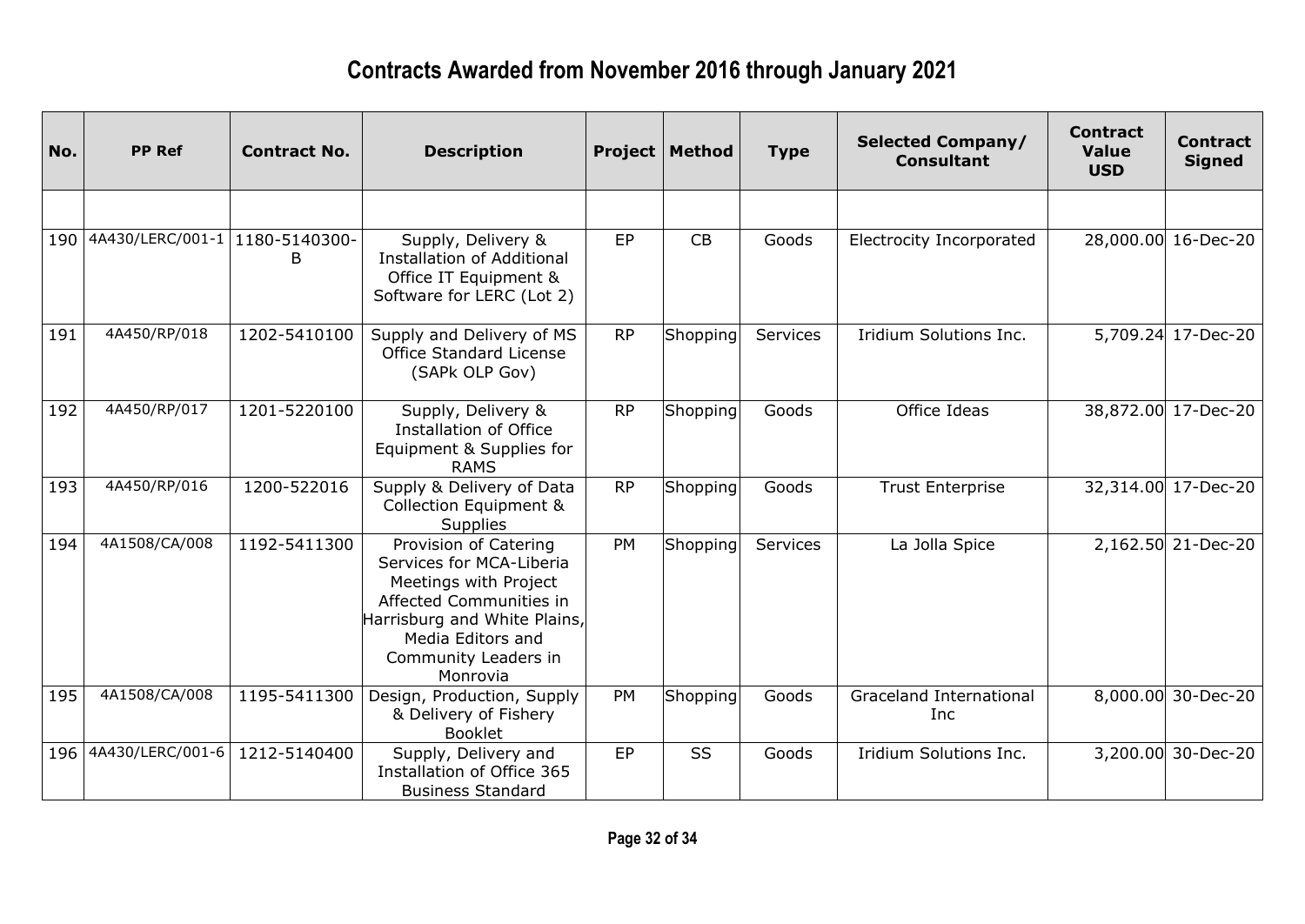| No. | <b>PP Ref</b>        | <b>Contract No.</b> | <b>Description</b>                                                                                                                                     |              | <b>Project   Method</b> | <b>Type</b> | <b>Selected Company/</b><br><b>Consultant</b> | <b>Contract</b><br><b>Value</b><br><b>USD</b> | <b>Contract</b><br><b>Signed</b> |
|-----|----------------------|---------------------|--------------------------------------------------------------------------------------------------------------------------------------------------------|--------------|-------------------------|-------------|-----------------------------------------------|-----------------------------------------------|----------------------------------|
|     |                      |                     |                                                                                                                                                        | January 2021 |                         |             |                                               |                                               |                                  |
| 197 | 4A430/LERC/001-5     | 1197-5140300        | Supply, Delivery &<br><b>Installation of Promotional</b><br><b>Materials for LERC</b>                                                                  | EP           | Shopping                | Goods       | <b>Graceland International</b><br>Inc         | 17,800.00                                     | $5-$ Jan $-21$                   |
|     | 198 4A430/LERC/001-4 | 1206-5140300        | Supply, Delivery &<br>Installation of 50KVA<br>Generator for LERC                                                                                      | EP           | Shopping                | Goods       | Techno IT Inc                                 | 17,800.00                                     | $6$ -Jan-21                      |
| 199 | 4A1507/LERC/002      | 1207-5140300-<br>A  | Supply & Installation of<br>Partitioning Works in LERC<br>Offices of Provision of<br>Refurbishment Works to the<br>Permanent Office of LERC<br>(Lot 1) | EP           | Shopping                | Works       | <b>Starks Foundations</b><br>Incorporated     | 44,019.00                                     | $6$ -Jan-21                      |
| 200 | 4A1507/LERC/002      | 1207-5140300-<br>B  | Supply & Installation of Air<br>Conditioners in Provision of<br>Refurbishment Works to the<br>Permanent Office of LERC<br>(Lot 2)                      | EP           | Shopping                | Works       | <b>Trust Enterprise</b>                       | 7,680.00                                      | $7 - Jan - 21$                   |
| 201 | 4A1508/CA/008        | 1196-5411300        | Production of Video<br>Documentary for MCA-<br>Liberia Projects                                                                                        | PM           | Shopping                | Services    | Public Trust Media Group<br>(PTMG), Inc.      | 43,200.00                                     | $7 - Jan - 21$                   |
| 202 | 4A1508/CA/008        | 1194-5411300        | MCA-Liberia Communication<br>Survey                                                                                                                    | PM           | Shopping                | Services    | PERT Consultancy Inc                          | 16,890.00                                     | $7 - Jan-21$                     |
| 203 | 4A450/RP/014         | 1198-5220100        | Supply & Delivery of a<br>Double Cabin Pick-Up<br>Vehicle and Two<br>Motorcycles for Roads<br>Project (Lot 1)                                          | <b>RP</b>    | Shopping                | Goods       | CICA Motors Liberia Inc                       |                                               | 31,000.00 11-Jan-21              |
| 204 | 4A430/PSD/004        | 1210-5140800        | Supply & Delivery of Heavy<br>Fuel Oil (HFO) for Liberia<br><b>Electricity Corporation</b>                                                             | EP           | Shopping                | Goods       | Petro Trade Inc                               | 646,969.10 11-Jan-21                          |                                  |